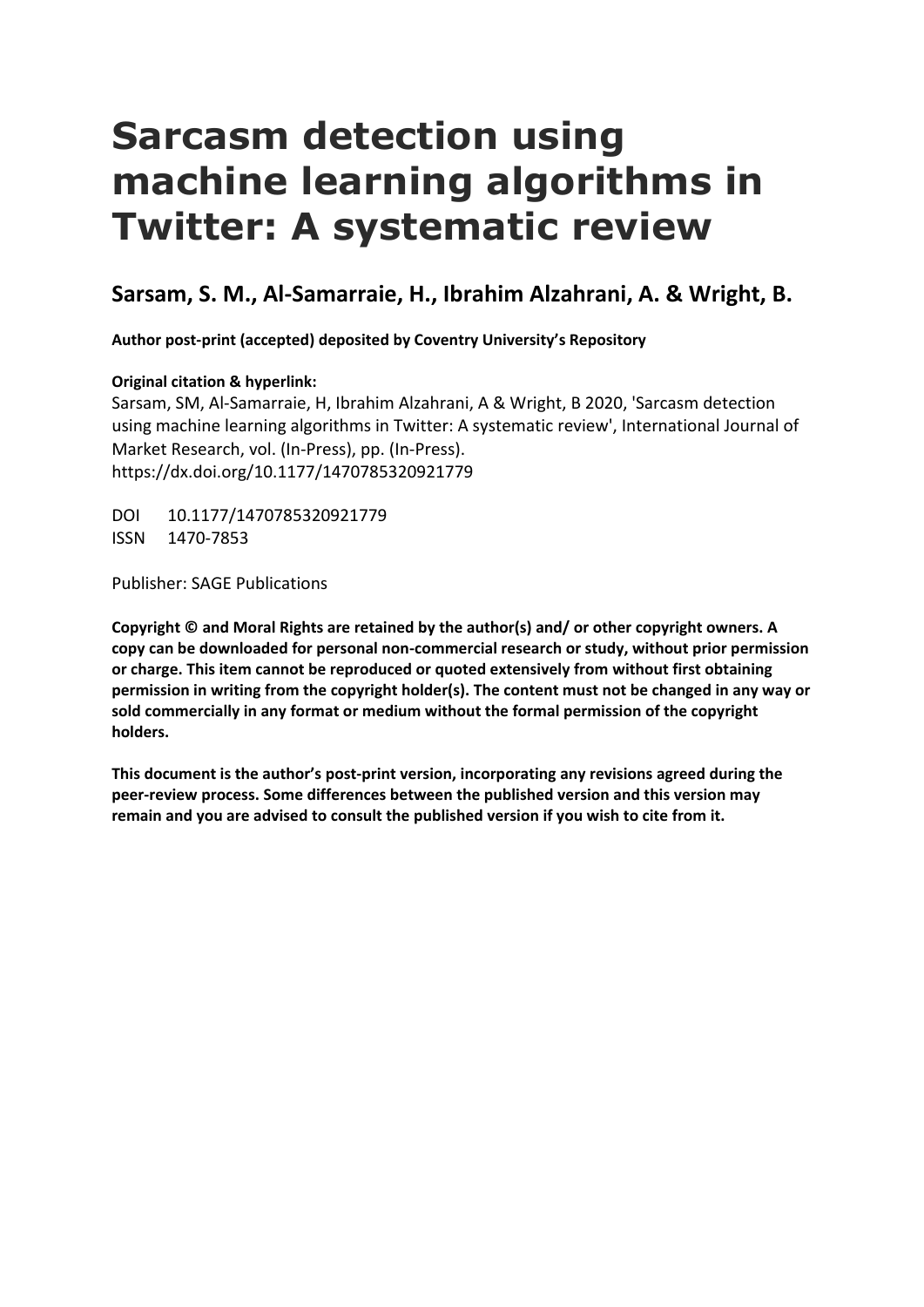#### **Sarcasm detection using machine learning algorithms in Twitter: A systematic review**

#### **Abstract**

 Recognizing both literal and figurative meanings is crucial to understanding users' opinions on various topics or events in social media. Detecting the sarcastic posts on social media has received much attention recently, particularly because sarcastic comments in the form of tweets often include positive words that represent negative or undesirable characteristics. The Preferred Reporting Items for Systematic Reviews and Meta-Analyses (PRISMA) statement was used to understand the application of different machine learning algorithms for sarcasm detection in Twitter. Extensive database searching led to the inclusion of 31 studies classified into two groups: Adapted Machine Learning Algorithms (AMLA) and Customized Machine Learning Algorithms (CMLA). The review results revealed that Support Vector Machine (SVM) was the best and the most commonly used AMLA for sarcasm detection in Twitter. In addition, combining Convolutional Neural Network (CNN) and SVM was found to offer a high prediction accuracy. Moreover, our result showed that using lexical, pragmatic, frequency, and part-of- speech tagging can contribute to the performance of SVM, while both lexical and personal features can enhance the performance of CNN-SVM. This work also addressed the main challenges faced by prior scholars when predicting sarcastic tweets. Such knowledge can be useful for future researchers or machine learning developers to consider the major issues of classifying sarcastic posts in social media.

**Keywords:** sarcasm detection; machine learning algorithms; twitter, trolling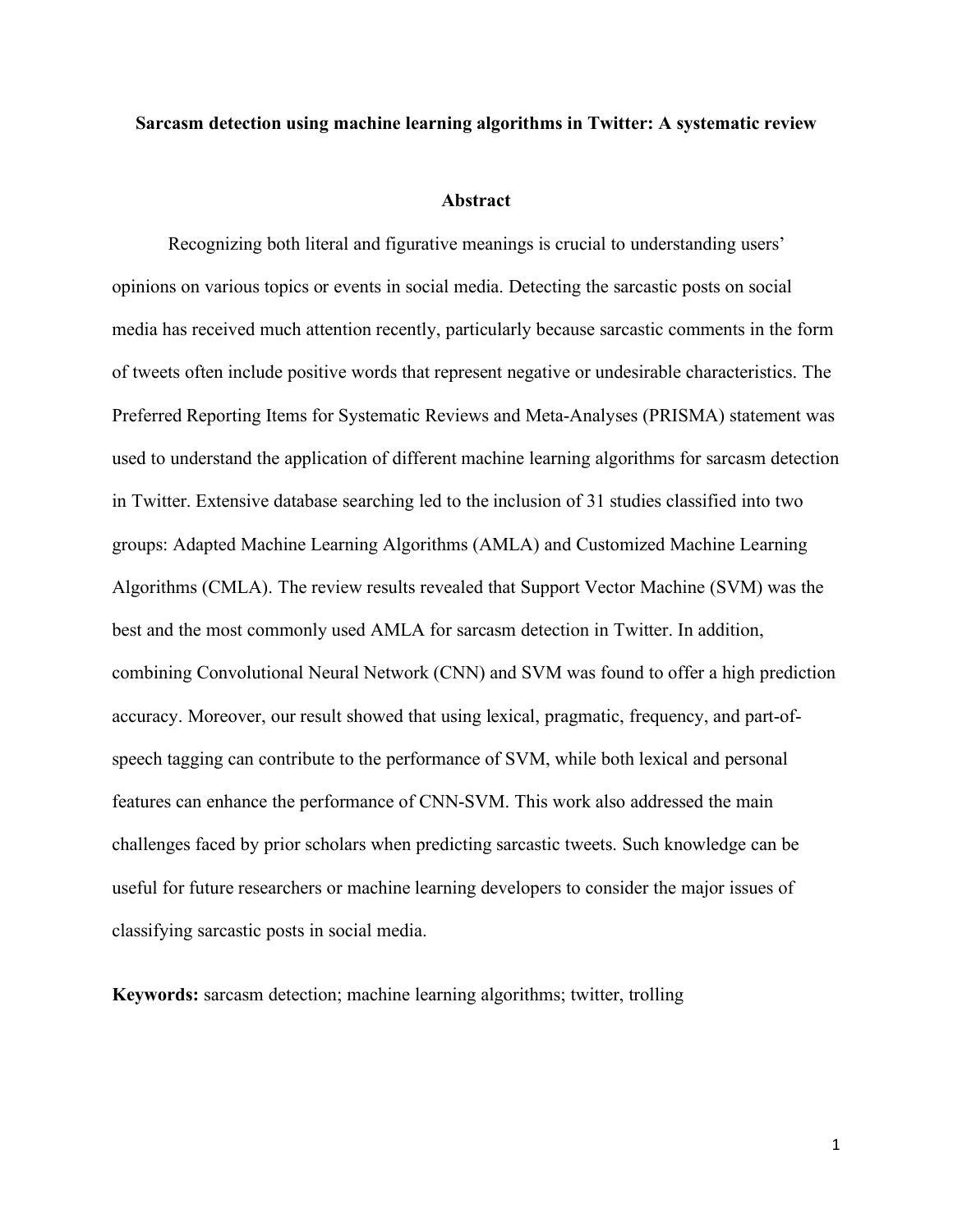#### **Introduction**

 Microblogging platforms are the main mediums for a person to express his/her views, thoughts, and opinions on various topics and events. Sarcasm is a sophisticated form of irony that is commonly found in social networks and microblogging websites, as these platforms often encourage trolling and/ or criticism of others. There is a slight difference between irony and sarcasm (Reyes, Rosso, & Buscaldi, 2012). Sarcasm, as a term, is commonly used to describe an expression of verbal irony (Colston, 2000). It is combined with certain types of irony such as jocularity, hyperbole, rhetorical questions, and understatement (Gibbs, 2000). Kumon- Nakamura, Glucksberg, and Brown (2007) referred to sarcastic irony as an opposite term to the non-sarcastic one. Gibbs Jr and Colston (2007) suggested that irony is often compared to satire and parody. Thus, to characterize sarcasm on Twitter, Parmar, Limbasiya, and Dhamecha (2018) suggested the following: 1) conflict between negative situation and positive sentiment, 2) conflict between positive situation and negative sentiment, 3) Tweet starts with an interjection word, 4) likes and dislikes contradiction, 5) tweet conflicting ubiquitous facts, 6) tweet contains positive sentiment with antonym pair, and 7) tweet conflicting facts that are time sensitive. With a large volume of content being produced on social media and the need to analyze it closely, text classification methods have been introduced to deal with this sophisticated emergent.

 In text classification, sarcasm detection is an essential tool that has many implications for several areas including security, health, and sales (Jain & Hsu, 2015). With the help of sarcasm detection techniques, companies can analyze customers' feelings about their products. This provides crucial help for those companies to boost their product quality (Saha, Yadav, & Ranjan, 2017). In sentiment analysis, the sarcasm classification is an essential subtask (Cambria, Poria, Bisio, Bajpai, & Chaturvedi, 2015), especially in classifying tweets, for conveying implicit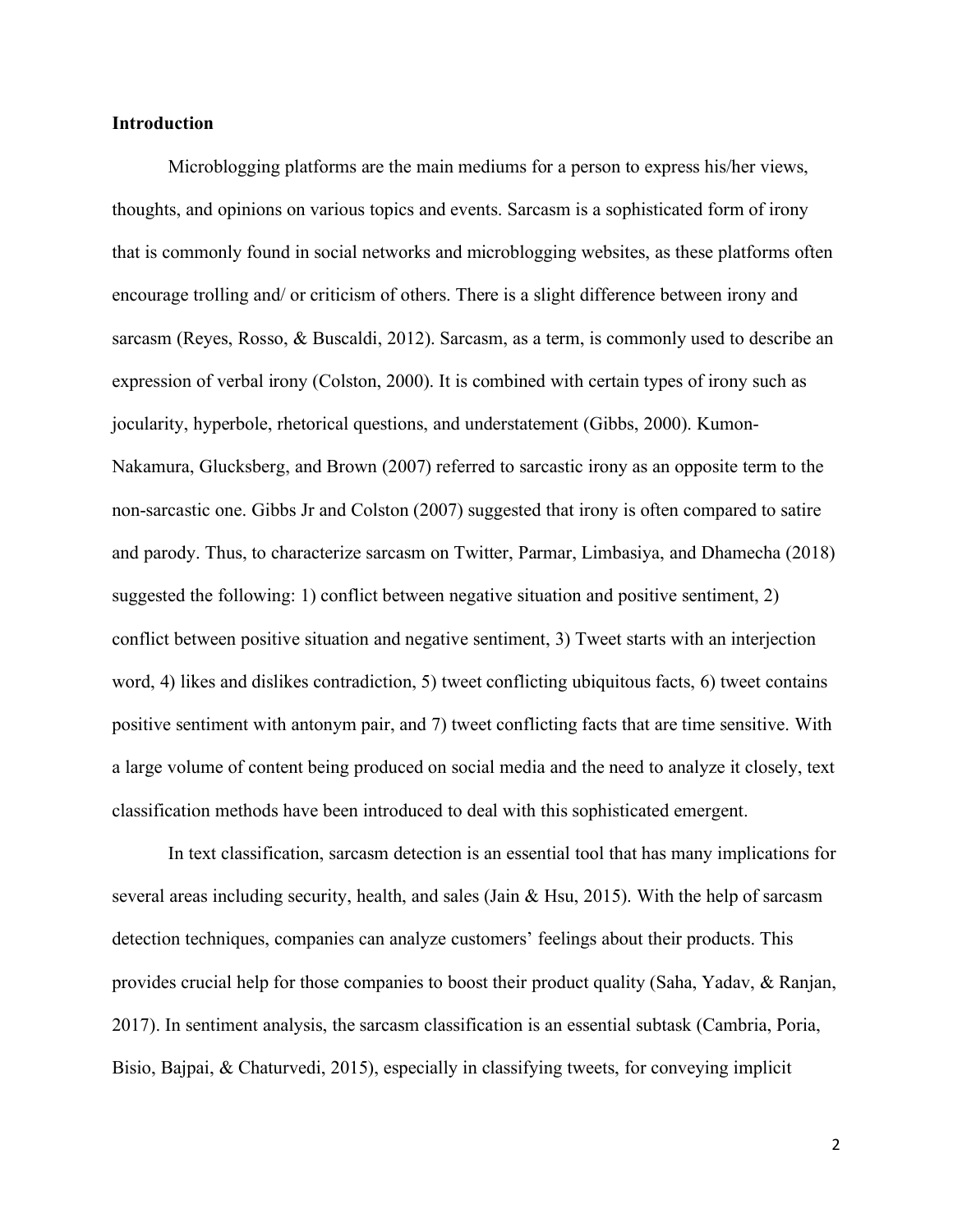information within the message that a person expresses or shares with others. In addition, the structure of the tweet may also be used to predict sarcasm (e.g., transforming the polarity of a positive/a negative statement into its opposite form). On Twitter, there are several issues that make sarcasm detection a difficult task. Parmar et al. (2018) listed some of the existing challenges in classifying sarcastic tweets. These challenges are: 1) the nature of the collected tweets (e.g., Twitter limits 280 characters for posting tweets which may lead to more ambiguity), 2) the collected tweets contain several uncommon words, slang, abbreviations that are of a more informal nature, and 3) there is no predefined structure for sarcasm recognition in Twitter. Consequently, previous studies have applied machine learning techniques in order to predict sarcasm in tweets (Jain & Hsu, 2015). For instance, Altrabsheh, Cocea, and Fallahkhair (2015) examined several machine learning techniques, features, and preprocessing levels to recognize sarcasm from students' feedback collected via Twitter. In order to detect the sarcasm, Altrabsheh et al. (2015) compared several classifiers that were recommended by Tian et al. (2014). The result showed that Complement Naive Bayes (CNB) had the highest recall function. Ren, Ji, and Ren (2018) proposed two different context-augmented neural models to be used for sarcasm detection. Prasad, Sanjana, Bhat, and Harish (2017) compared numerous classification algorithms in which they found that Gradient Boost had the best performance with prediction accuracy. Tungthamthiti, Shirai, and Mohd (2016) proposed a novel approach for recognizing sarcasm in tweets through combining two classification algorithms (Support Vector Machine (SVM) with N-gram featurse and SVM). Based on these, it can be said that the performance of classifiers is important for accurate prediction of sarcasm when processing expressions in the textual data. In addition, the type of classifiers seems to play a key role in sarcasm detection. However, in Twitter, limited studies have addressed the efficiency of sarcasm detection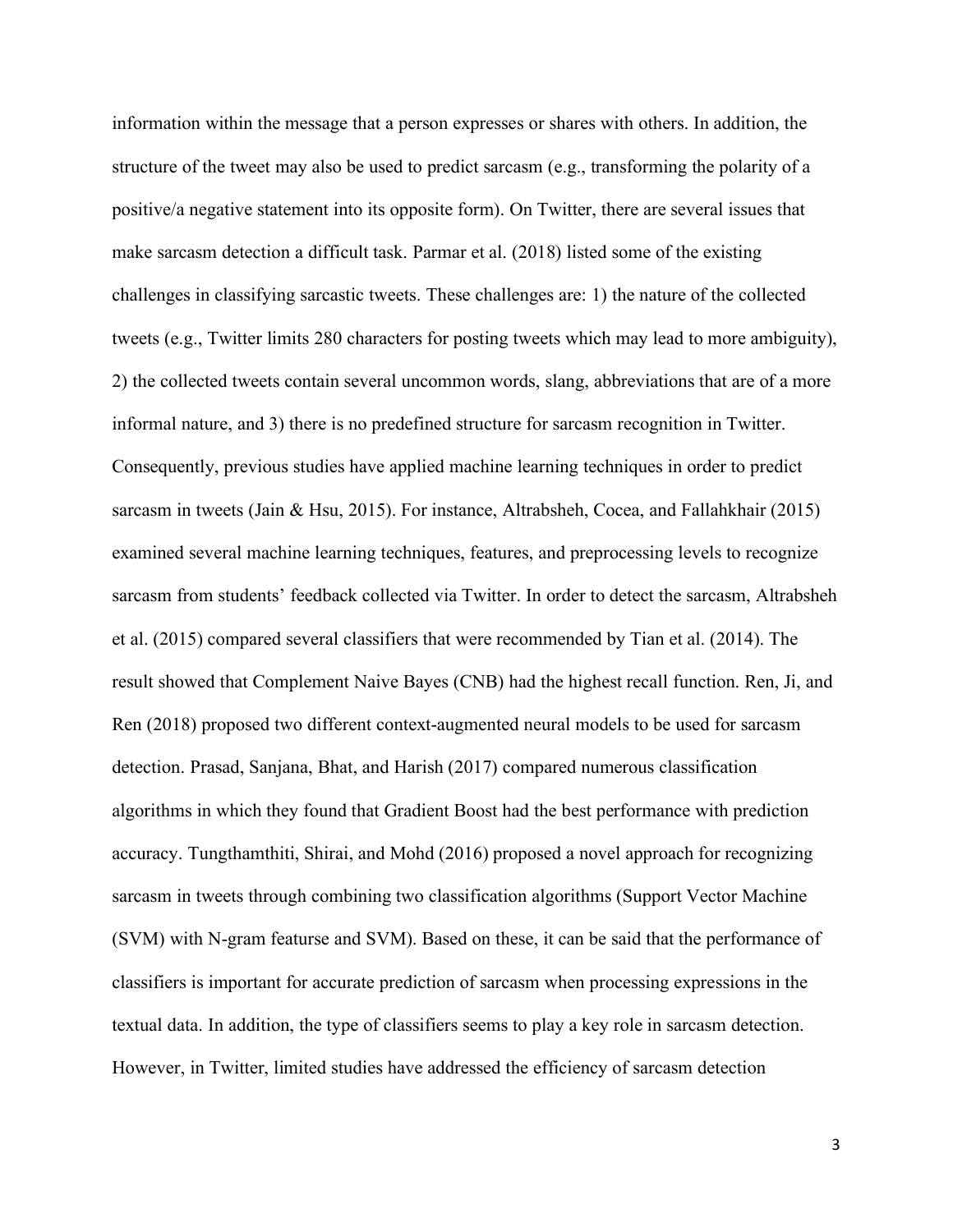algorithms with regards to the utilized features. Therefore, this study reviewed the major sarcasm classifiers, their classification performance, and the features contributed to such performance. This study also explored the challenges faced by prior scholars when attempting to detect sarcastic tweets. Outcomes from this review offer practical implications and recommendations for future scholars about the types of machine learning algorithms and the main features used in the detection of the sarcastic tweets.

#### **Sarcasm detection advantages and implications**

 Sarcasm is largely used in social networks and microblogging websites, where people mock or criticize in a way that makes it difficult even for humans to tell if what is said is what is meant. The figurative nature of sarcasm makes it an often-quoted challenge for sentiment analysis (Liu, 2010; Liu et al., 2014). It has an implied negative sentiment, but a positive surface sentiment. The challenges of sarcasm and the benefit of sarcasm detection to sentiment analysis have led to an interest in automatic sarcasm detection as a research problem. Automatic sarcasm detection refers to computational approaches that predict if a given text is sarcastic (Joshi, Bhattacharyya, & Carman, 2017). This motivated several scholars to apply sarcasm detection in several important domains. For instance, sarcasm detection it can be applied in a culture-related field. A study by Joshi, Bhattacharyya, Carman, Saraswati, and Shukla (2016) explored the aspects that are influencing the prediction quality of sarcastic statements. The researcher believes that such an approach would contribute positively to judging the quality of new datasets. Another work by Kannangara (2018) applied sarcasm detection in classifying people's opinions in politics. In this context, the researchers proposed three models for socio-political opinion polarity classification of microblog posts. Also, the researchers proposed a novel sarcasm detection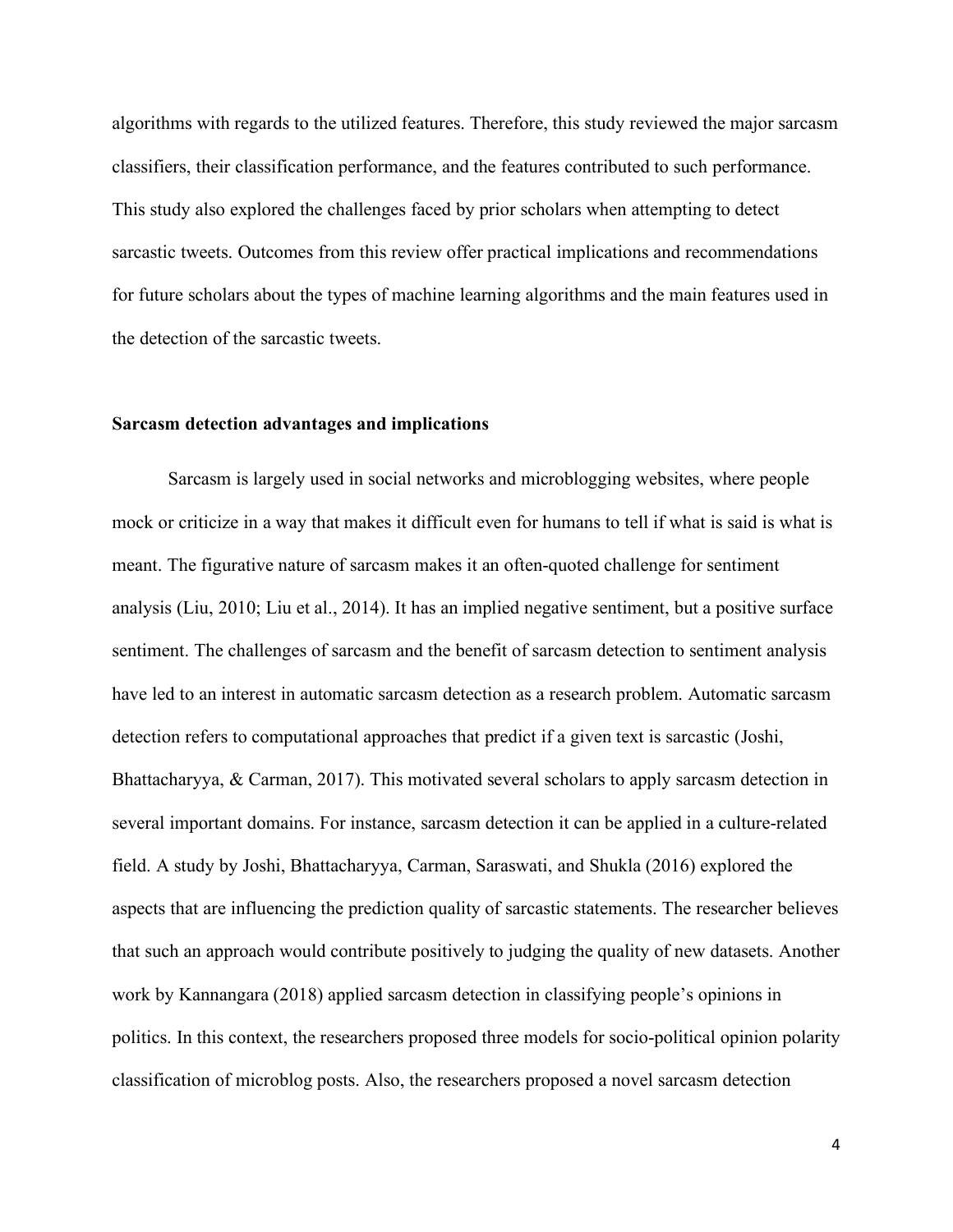model that uses ideology and fine-grained opinion as features with other linguistic features to classify sarcastic opinions. Besides the political implementation of sarcasm detection, it has a strong implementation in the industry by taking advantage of social media platform. These platforms get evolved into large ecosystems that allow users to present their opinions freely. Therefore, companies leverage this ecosystem in order to access major public opinion about aspects related to products, services, and to provide real-time customer assistance. Moreover, these companies have a strong social media presence with an active team for marketing and customer assistance purposes (Rajadesingan, Zafarani, & Liu, 2015). This produces a huge volume of information that is available on social media websites which allows such companies to rely on tools like HootSuite to perform several complicated tasks, including content management, sentiment analysis, and extraction of relevant messages for the company's customer service representatives to respond to. Unfortunately, these tools lack the sophistication to decode nuanced forms of language such as sarcasm that carry indirect messages (Rajadesingan et al., 2015). Hence, with the detection of sarcastic statements, people's emotion can be clearly recognized (Kuo, Alvarado, & Chen, 2018).

# **Method**

 This review was planned, conducted, and reported in adherence to the Preferred Reporting Items for Systematic Reviews and Meta-Analyses (PRISMA) statement (Moher, Liberati, Tetzlaff, & Altman, 2009). It provides a detailed guideline of the preferred reporting style for systematic reviews and meta-analyses. This review was guided by the following questions: "What are the key data mining algorithms used for sarcasm detection in Twitter?" and "What are the key sarcastic features used to detect sarcastic tweets?".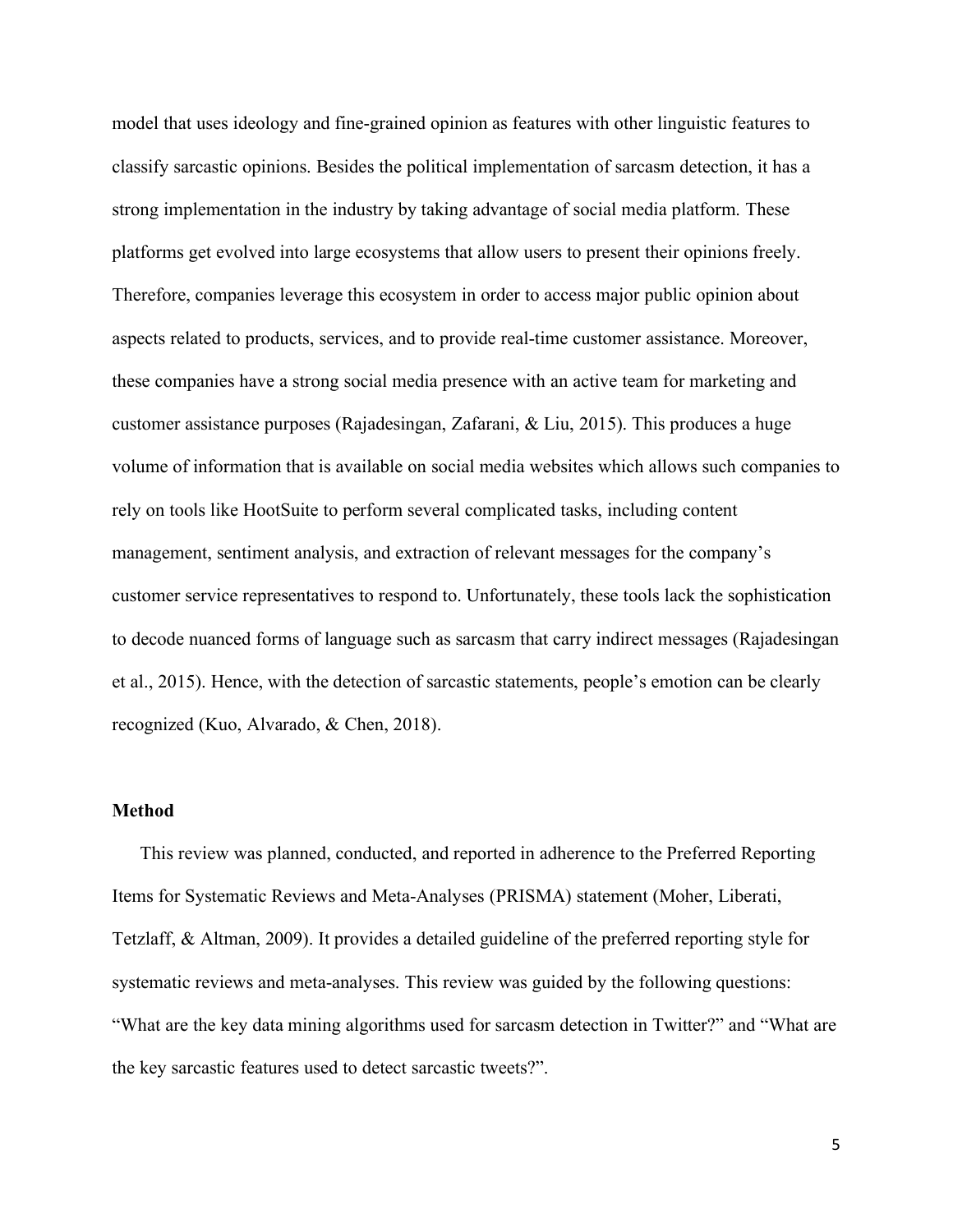#### **Search strategy (Identification of studies)**

 Electronic databases (EMBASE, PubMed, PsycINFO, Web of Science, Scopus, Cochrane Central Register of Controlled Trials (CENTRAL), and Google Scholar) were used to search and retrieve published studies on the role of machine learning algorithms in sarcasm detection. The retrieval process was handled independently by the researchers in which title and abstract screening were conducted in the initial search. Disagreements on the eligibility of the included studies were resolved through discussion between the researchers. However, in the event a resolution was not possible, a third review was consulted. Multiple studies adapted different machine learning algorithms or techniques were grouped under the Adapted Machine Learning Algorithms (AMLA) category. Other studies that developed or semi-adapted AMLA were grouped under the Customized Machine Learning Algorithms (CMLA).

#### **Data collection and extraction**

 The searched terms used in this study were: [sarcasm detection in social media] or [sarcasm detection in Twitter] or [sarcasm detection]). No beginning date cutoff was used, and the last date of search was performed in November 2018. This search was supported with the entire reference lists from several published work about sarcasm detection in Twitter during the period of 2010 and 2018. The following data were extracted from each study: a) labeling approach, b) machine learning algorithm, c) evaluation metric, and d) challenges.

#### **Inclusion criteria**

 The abstract of each retrieved article was sorted by study type AMLA or CMLA. Our review and coding of the abstracts led to the identification of 576 potential articles. Two readers reviewed and coded each of the 576 articles using the coding scheme. The inter-coder reliability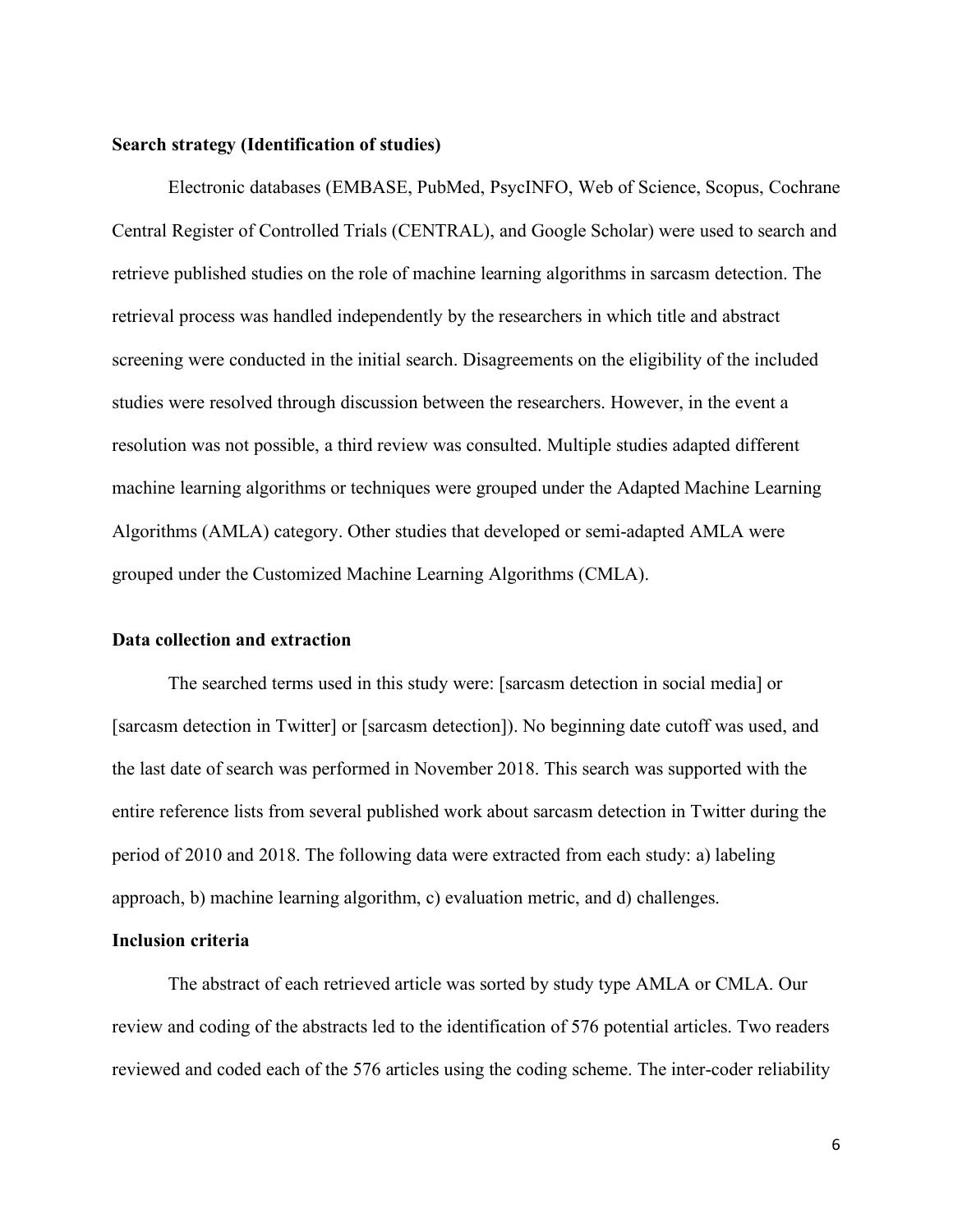for each article was checked based on the coding scheme and evaluation presented in Table 1.

Chance-adjusted interrater agreement for study inclusion, determined using the intraclass

correlation coefficient (ICC) (Shrout & Fleiss, 1979), was 0.81.

| Code | <b>Classification</b>         | <b>Description</b>                                                                             |
|------|-------------------------------|------------------------------------------------------------------------------------------------|
| S    | Study purpose                 | Studies focusing on sarcasm detection                                                          |
|      | Platform                      | Twitter platform                                                                               |
|      | Class labeling                | The labeling mechanism of the target features (i.e., class)<br>such as polarity                |
| M    | Machine learning<br>algorithm | The type of machine learning algorithm used (supervised<br>or unsupervised or semi-supervised) |
| E    | <b>Evaluation metrics</b>     | The utilized metrics to evaluate the performance of the<br>classifier                          |
|      | Language                      | The language of the study and the data were in English                                         |

 Figure 1 shows the selection process of previous studies based on the PRISMA guidelines. Our search of the literature resulted in 3,282 potentially relevant articles. Additional 27 studies were identified from other sources. Duplicates were removed, and abstracts from the remaining 1,641 publications were screened. Initially, non-English articles, articles with limited focus on sarcasm detection, and review articles were excluded (*N* =1020). The remaining 621 articles were selected for further screening based on the inclusion scheme identified above. After removing potential duplicates and assessing each article based on the inclusion criteria above, 31 articles were used to answer the research questions of this review.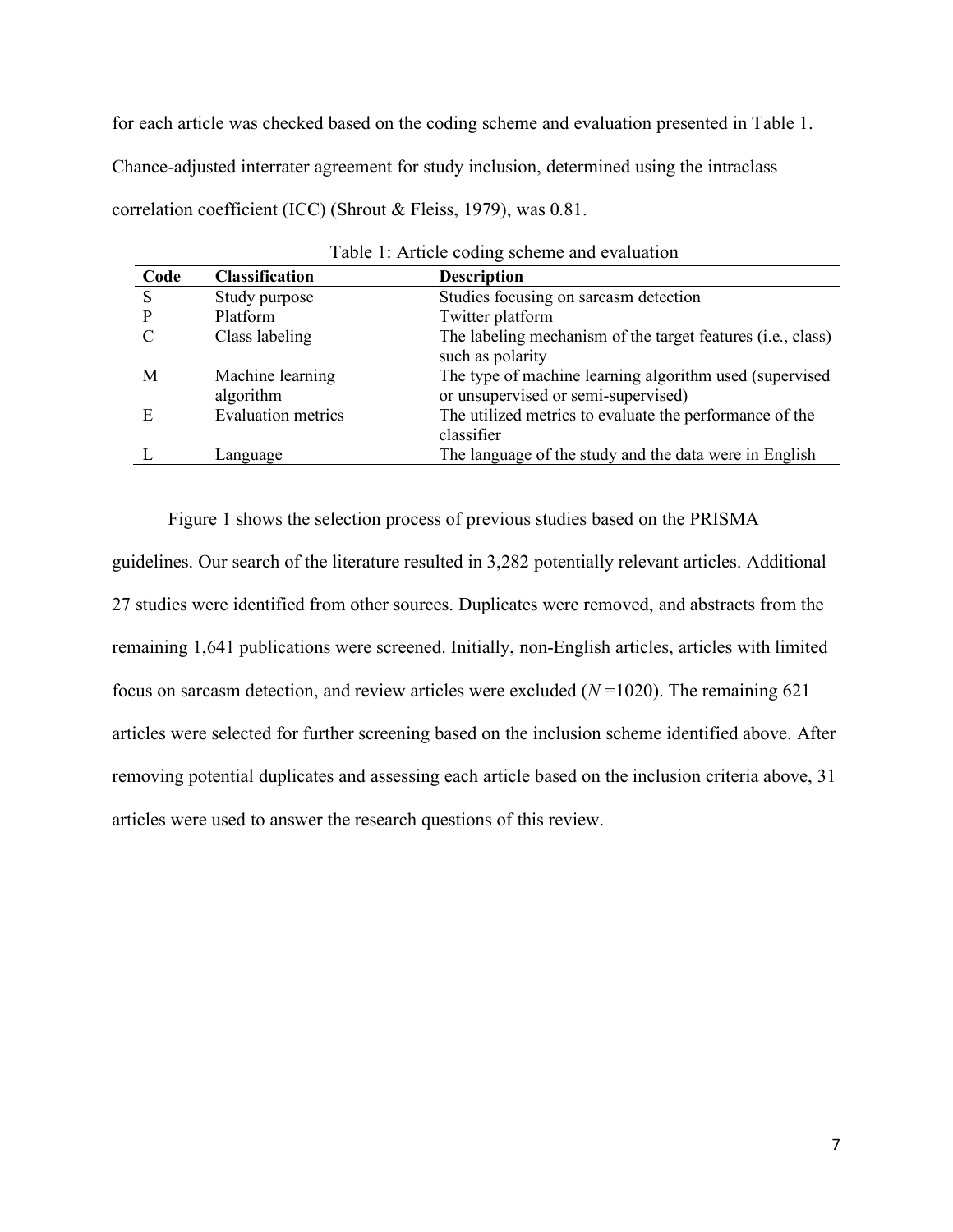

Figure 1: Studies selection process

# **Results**

 Our result of the 31studies on sarcasm detection algorithms are summarized in Table 2. This result showed that the percentage of utilizing the algorithms varied between two groups (AMLA and CMLA). In the AMLA group, Support Vector Machine (SVM) was found to be the most frequent algorithm (22.58 %) followed by Logistic Regression Method (19.35 %), Naïve Bayes (9.67 %), and Random Forest (6.45 %), respectively (see Figure 2). However, algorithms in the CMLA group were found to be less frequently used (3.22 %) for detecting the sarcastic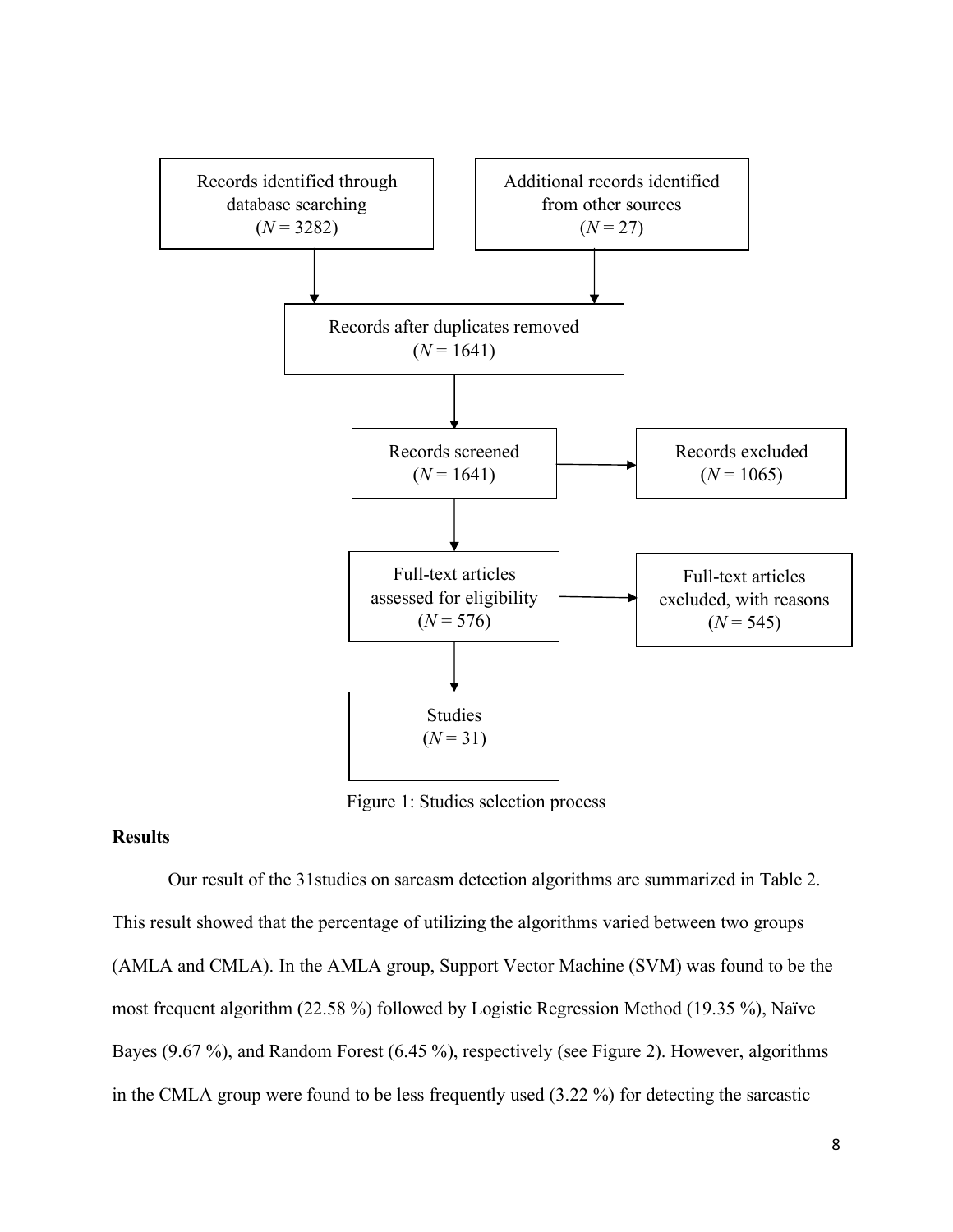tweets. Hence, the AMLA group consisted of the algorithm that was most frequently used in sarcasm detection tasks, while the CMLA contains the algorithms that are less frequently used in such tasks.



Figure 2: The frequency of AMLA's group algorithms

|  |  | Table 2: Utilization frequency of machine learning algorithms |
|--|--|---------------------------------------------------------------|
|  |  |                                                               |

| No.              | Author(s)                                            | Labeling approach                                                                                                                              | <b>Algorithm</b>                                              | Category    |
|------------------|------------------------------------------------------|------------------------------------------------------------------------------------------------------------------------------------------------|---------------------------------------------------------------|-------------|
| 1.               | Davidov, Tsur, and<br>Rappoport (2010)               | Labeling based on discrete range of 1 to<br>5 where 5 indicates a clearly sarcastic<br>sentence and 1 indicates a clear absence<br>of sarcasm. | Semi-supervised sarcasm<br>identification algorithm<br>(SASI) | <b>CMLA</b> |
| $\overline{2}$ . | González-Ibánez,<br>Muresan, and<br>Wacholder (2011) | Sarcastic $(S)$ , positive $(P)$ and negative<br>(N)                                                                                           | <b>SVM</b>                                                    | AMLA        |
| 3.               | Riloff et al. (2013)                                 | Polarity: positive and negative tweets.                                                                                                        | <b>Bootstrapping</b>                                          | CMLA        |
| 4.               | Kovaz, Kreuz, and<br>Riordan $(2013)$                | Sarcastic and non-sarcastic.                                                                                                                   | Logistic regression                                           | <b>AMLA</b> |
| 5.               | Ptáček, Habernal,<br>and Hong $(2014)$               | Sarcastic and non-sarcastic.                                                                                                                   | Maximum Entropy (MaxEnt)                                      | <b>CMLA</b> |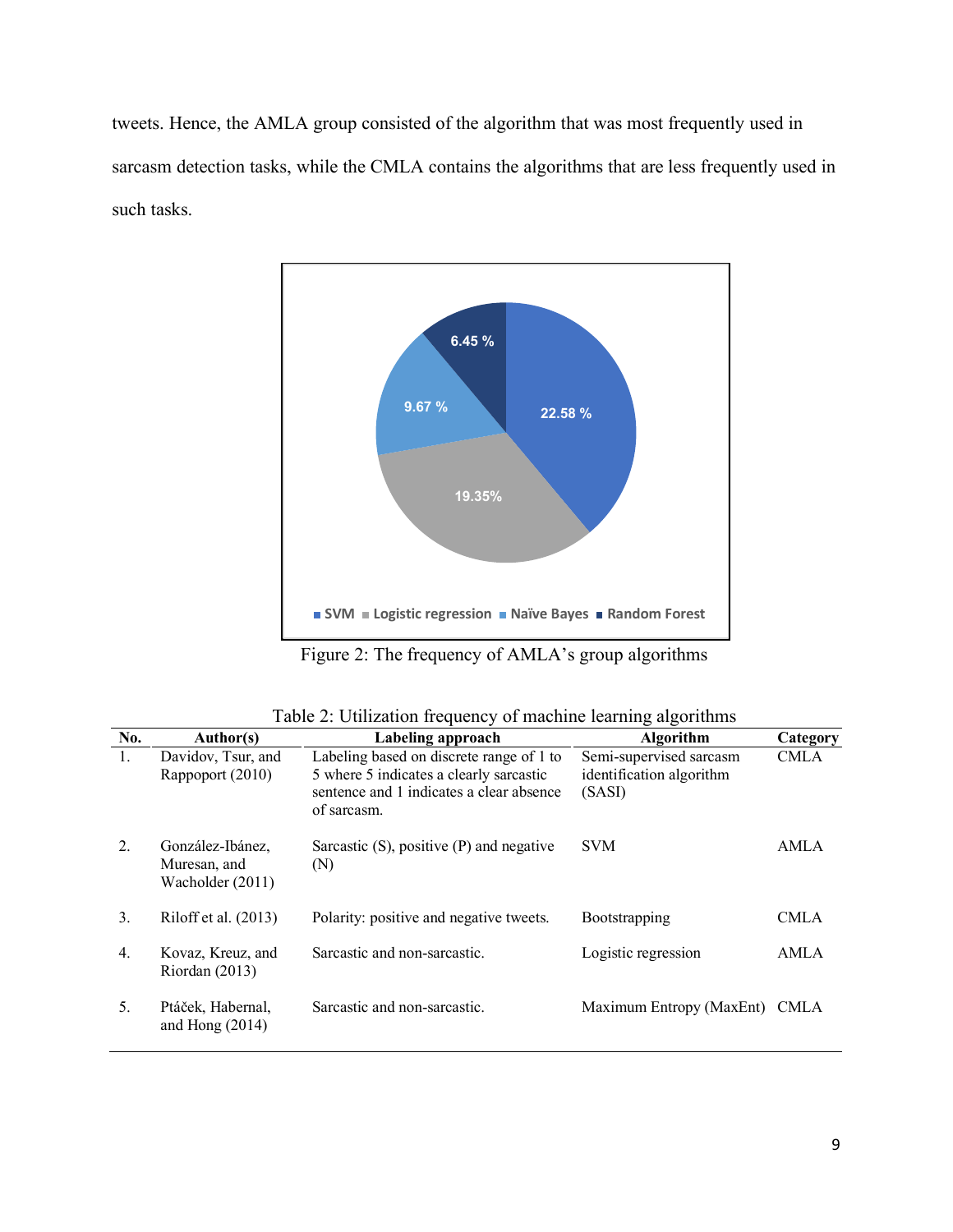| 6.  | Tungthamthiti,<br>Kiyoaki, and Mohd<br>(2014)  | <b>SVM</b><br>Sarcastic and non-sarcastic (when a<br>tweet contains contradiction of<br>sentiment polarity without coherence<br>between them, it could be regarded as<br>non-sarcastic tweet). |                                                                                | <b>AMLA</b> |
|-----|------------------------------------------------|------------------------------------------------------------------------------------------------------------------------------------------------------------------------------------------------|--------------------------------------------------------------------------------|-------------|
| 7.  | Rajadesingan,<br>Zafarani, and Liu<br>(2015)   | Polarity: positive and negative tweets<br>(in particular sarcastic or non-sarcastic).                                                                                                          | Sarcasm Classification Using CMLA<br>a Behavioral modeling<br>Approach (SCUBA) |             |
| 8.  | Bouazizi and<br>Ohtsuki (2015)                 | Polarity: positive and negative tweets<br><b>SVM</b>                                                                                                                                           |                                                                                | AMLA        |
| 9.  | Joshi, Sharma, and<br>Bhattacharyya<br>(2015)  | LibSVM with RBF kernel<br>Sarcastic or non-sarcastic.                                                                                                                                          |                                                                                | <b>CMLA</b> |
| 10. | Ghosh, Guo, and<br>Muresan (2015)              | Positive or negative tweets.                                                                                                                                                                   | <b>SVM</b>                                                                     | <b>AMLA</b> |
| 11. | Cerezo-Costas and<br>Celix-Salgado<br>(2015)   | Polarity: positive, negative, and neutral.                                                                                                                                                     | Logistic<br>regression                                                         | <b>AMLA</b> |
| 12. | Bamman and Smith<br>(2015)                     | Sarcastic and non-sarcastic.<br>Logistic<br>regression                                                                                                                                         |                                                                                | <b>AMLA</b> |
| 13. | Barbieri, Ronzano,<br>and Saggion (2015)       | Polarity: positive, negative, and neutral.                                                                                                                                                     | <b>SVM</b>                                                                     | AMLA        |
| 14. | Signhaniya, Shenoy,<br>and Kondekar<br>(2015)  | Sarcastic and non-sarcastic.                                                                                                                                                                   | <b>SVM</b>                                                                     | <b>AMLA</b> |
| 15. | Jain and Hsu (2015)                            | Sarcastic and non-sarcastic.                                                                                                                                                                   | Logistic regression                                                            | <b>AMLA</b> |
| 16. | Bouazizi and<br>Ohtsuki (2016)                 | Polarity: positive and negative tweets.                                                                                                                                                        | Random Forest                                                                  | <b>AMLA</b> |
| 17. | Amir, Wallace, Lyu,<br>and Silva $(2016)$      | Sarcastic and non-sarcastic.<br>Content and User Embedding CMLA<br><b>Convolutional Neural</b><br>Network (CUE-CNN)                                                                            |                                                                                |             |
| 18. | Zhang, Zhang, and<br>Fu $(2016)$               | Sarcastic and non-sarcastic.<br>Gated recurrent neural<br>network (GRNN)                                                                                                                       |                                                                                | <b>CMLA</b> |
| 19. | Poria, Cambria,<br>Hazarika, and Vij<br>(2016) | Sarcastic and non-sarcastic.                                                                                                                                                                   | CNN-SVM                                                                        | <b>CMLA</b> |
| 20. | Abercrombie and<br>Hovy (2016)                 | Sarcastic and non-sarcastic<br>Logistic regression                                                                                                                                             |                                                                                | <b>AMLA</b> |
| 21. | Ghosh and Veale<br>(2016)                      | Sarcastic and non-sarcastic                                                                                                                                                                    | A combination of CNN;<br>Long short-term memory                                | <b>CMLA</b> |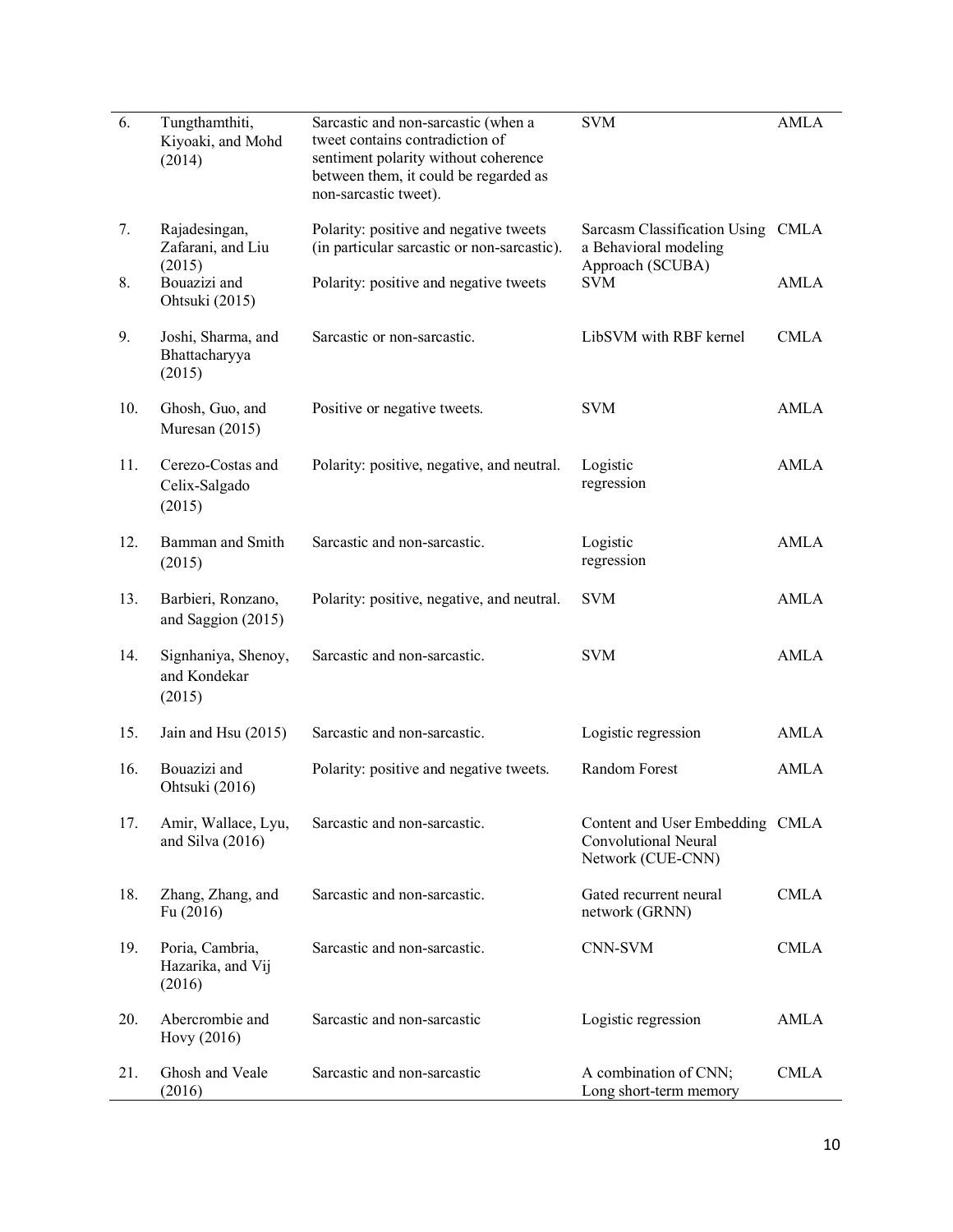|     |                                                     |                                                                                                            | neural network (DNN)                                                      |             |
|-----|-----------------------------------------------------|------------------------------------------------------------------------------------------------------------|---------------------------------------------------------------------------|-------------|
| 22. | Bali and Singh<br>(2016)                            | Sarcastic and non-sarcastic.                                                                               | Logistic regression                                                       | AMLA        |
| 23. | Tungthamthiti,<br>Shirai, and Mohd<br>(2016)        | Sarcastic and non-sarcastic.                                                                               | <b>SVM</b>                                                                | <b>AMLA</b> |
| 24. | Saha et al. (2017)                                  | Polarity: positive, negative or neutral.                                                                   | Naïve Bayes                                                               | <b>AMLA</b> |
| 25. | Prasad, Sanjana,<br>Bhat, and Harish<br>(2017)      | Sarcastic or non-sarcastic.                                                                                | <b>Gradient Boost</b>                                                     | <b>CMLA</b> |
| 26. | Tay, Tuan, Hui, and<br>Su (2018)                    | True and false.                                                                                            | Multi-dimensional Intra-<br><b>Attention Recurrent Network</b><br>(MIARN) | CMLA        |
| 27. | Ren, Ji, and Ren<br>(2018)                          | Polarity: positive and negative tweets.                                                                    | MODEL-KEY                                                                 | CMLA        |
| 28. | Parmar et al. (2018)                                | Polarity: positive and negative tweets.                                                                    | Feature based Composite<br>Approach (FBCA)                                | <b>CMLA</b> |
| 29. | Das, Kadam, Kalra,<br>Nayak, and Govilkar<br>(2018) | Labels are two types 0 and 1 indicating<br>the sentence being not sarcastic and<br>sarcastic respectively. | Naïve Bayes                                                               | AMLA        |
| 30. | Parde and Nielsen<br>(2018)                         | Polarity: positive and negative tweets.                                                                    | Naïve Bayes                                                               | <b>AMLA</b> |
| 31. | Bouazizi and<br>Ohtsuki (2018)                      | Polarity: positive, negative or neutral.                                                                   | Random Forest                                                             | AMLA        |

(LSTM) network; and Deep

# **AMLA**

 The major machine learning algorithms, such as SVM, Logistic Regression, Naïve Bays, and Random Forest that were utilized frequently for predicting sarcasm on the Twitter platform (see Figure 3). The following subsection describes each algorithm.

#### *Support Vector Machine (SVM)*

 Support Vector Machine (SVM) is the most commonly used algorithm found in the literature for detecting sarcasm on Twitter, particularly due to its efficiency in facilitating the process of sentiment classification (González-Ibánez et al., 2011). Several labeling methods were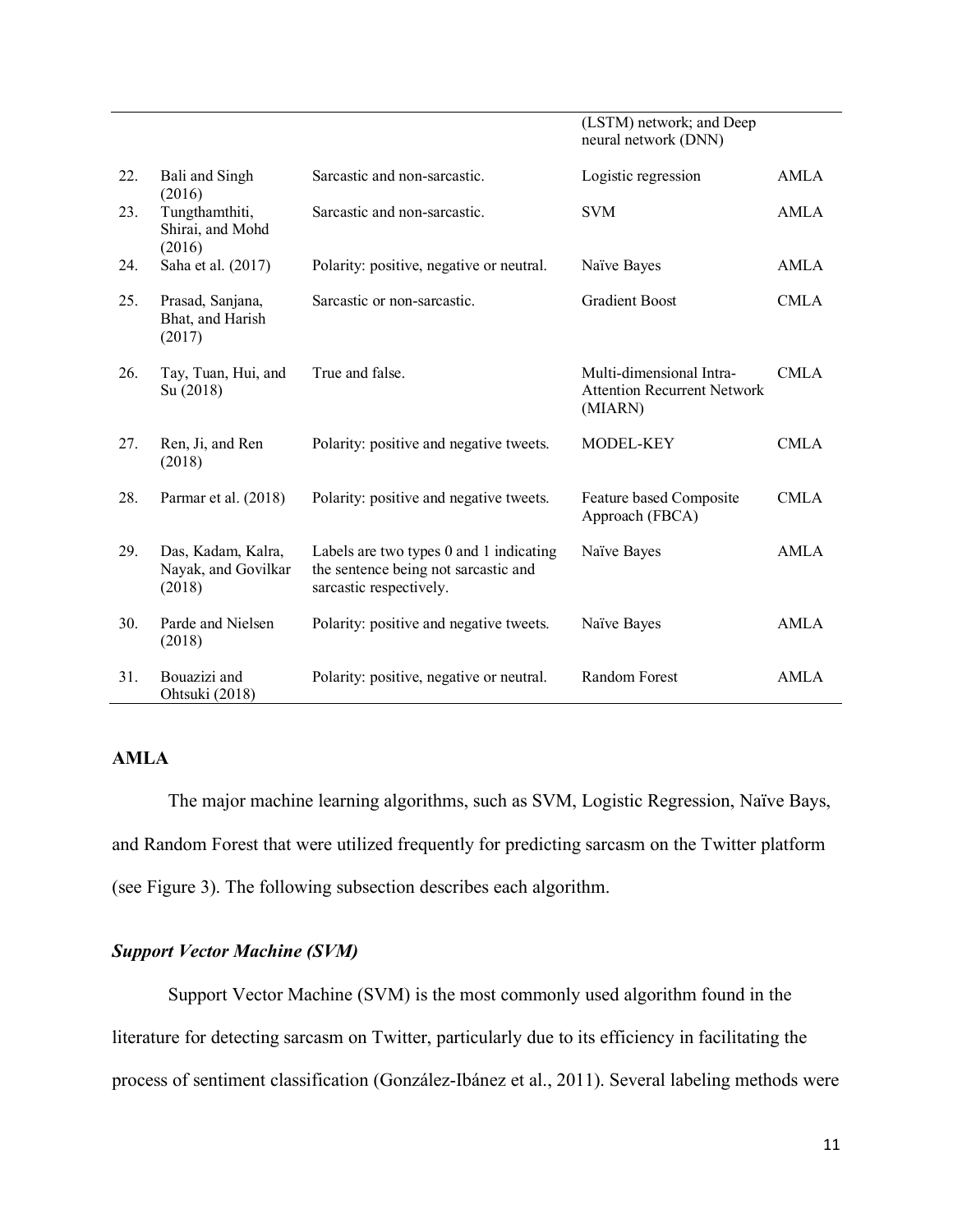also found to be used in labeling the collected tweets before passing them to the SVM classifier. For example, the polarity method which is a natural language processing (NLP) application was used to categorize text sentiment, thus making it suitable for sarcasm detection. This includes detecting potential changes in users' emotion based on the characteristics of their tweets. Bouazizi and Ohtsuki (2015) used the polarity method to label each either positive or negative type. Barbieri et al. (2015) also adopted the polarity technique and added an additional label 'neutral' to the detection process. González-Ibánez et al. (2011) applied polarity by labeling the tweets as sarcastic, positive and negative, while Ghosh, Guo, and Muresan (2015) labeled their data as sarcastic sense and literal sense from a negative and positive perspective. Other previous studies, such as Tungthamthiti, Kiyoaki, and Mohd (2014), Signhaniya, Shenoy, and Kondekar (2015), and Tungthamthiti, and Shirai, and Mohd (2016), labeled tweets either sarcastic or non- sarcastic. This generic approach was found to be useful when detecting the full statement/tweets by considering aspects related to "coherence" (e.g., the relationships across multiple sentences). The general concept behind using this approach is that the sarcastic tweets should contain expressions which clearly indicate the references to some words across the tweets. When a tweet contains contradiction of sentiment polarity without coherence between them, it could be regarded as non-sarcastic tweet. The performance results from using the SVM algorithm ranged between 50.93% and 91.8 %.

 Our review also revealed some key challenges when attempting to detect sarcastic tweets using the SVM classifier. For example, González-Ibánez et al. (2011) found that distinguishing sarcastic from non-sarcastic tweets to be one of the challenges. Ghosh et al. (2015) stated that identifying the sense of a target word using SVM is a hard task. This is because all the tweets Lsent sense are collected using sentiment hashtags (small pieces of text which usually contain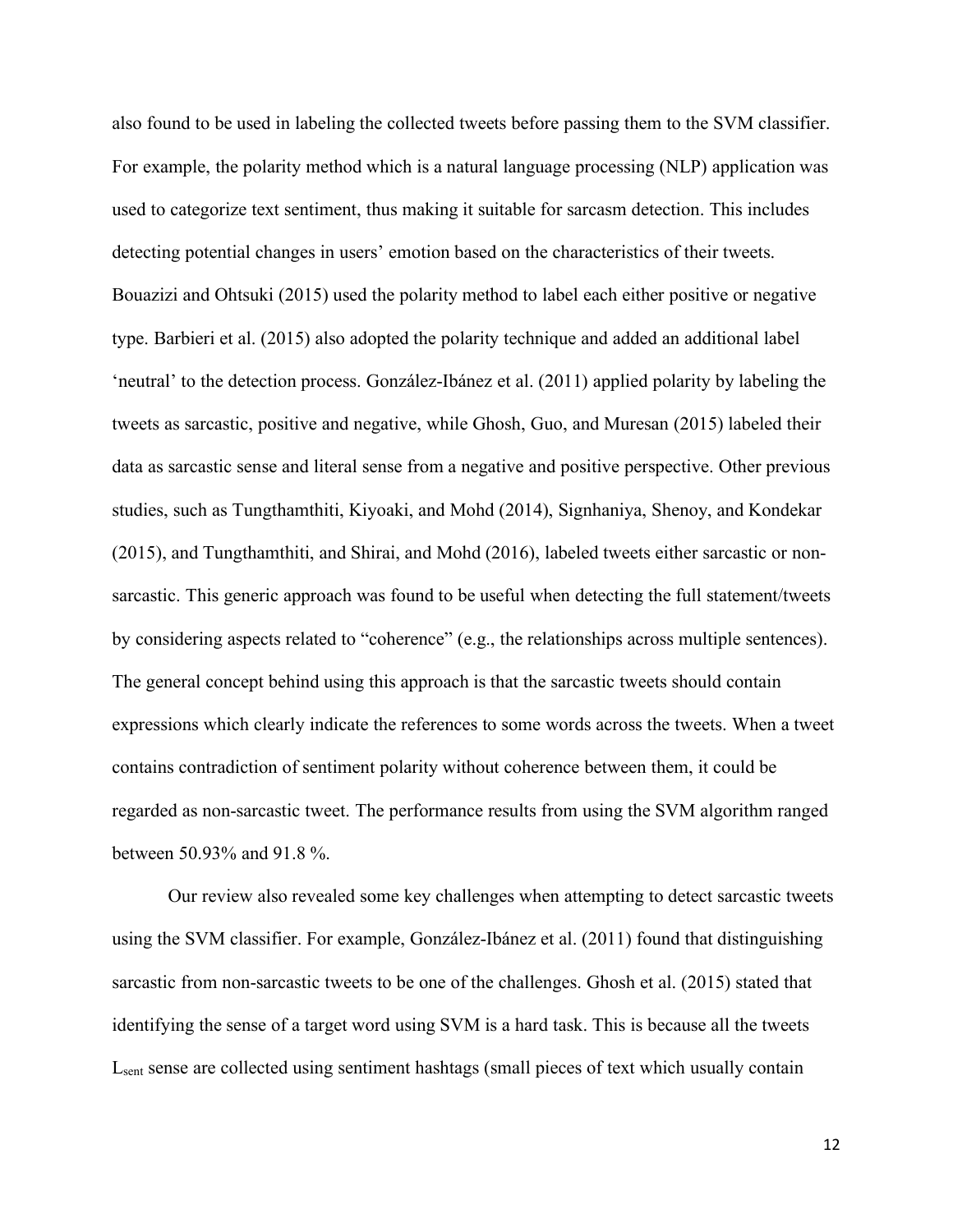valuable information to extract the sense of a whole sentence) to which they might be lexically more similar to the sense tweets than the literal tweets (Ghosh et al., 2015).

#### *Logistic regression*

 Logistic regression was also used to detect sarcasm on Twitter mainly because it is mathematically related to linear discriminant analysis (Cliche, 2014). When data or tweets labeling takes place, a straightforward labeling method such as sarcastic and non-sarcastic can be used to effectively facilitate the detection of sarcasm (Abercrombie & Hovy, 2016; Bali & Singh, 2016; Jain & Hsu; Kovaz et al., 2013). Cerezo-Costas and Celix-Salgado (2015) adopted a special method to label their tweets; this method called the "Conditional Random Fields (CRFs)". The authors utilized CRFs to obtain the scope of polarity modifiers and shifters (e.g. negation and intensification), thus labelling tweets as positive, negative, and neutral. Using this algorithm for sarcasm detection may offer a performance result ranging between 59.11 % and 80.27 %.

#### *Naïve Bayes*

 Many previous studies relied on the application of Naïve Bayes for various detection purposes. In the context of this study, Naïve Bayes was commonly used to classify tweets' polarity (positive and negative) (Parde & Nielsen, 2018). Another way of labeling was established by Das, Kadam, Kalra, Nayak, and Govilkar (2018) who utilized two types of labels (0 and 1) by indicating whether the tweet is sarcastic or not sarcastic. Our review of the literature also showed that the performance of the Naïve Bayes algorithm ranged between 59 % and 67.81 %. According to Li, Fong, Zhuang, and Khoury (2016), Naïve Bayes does not perform well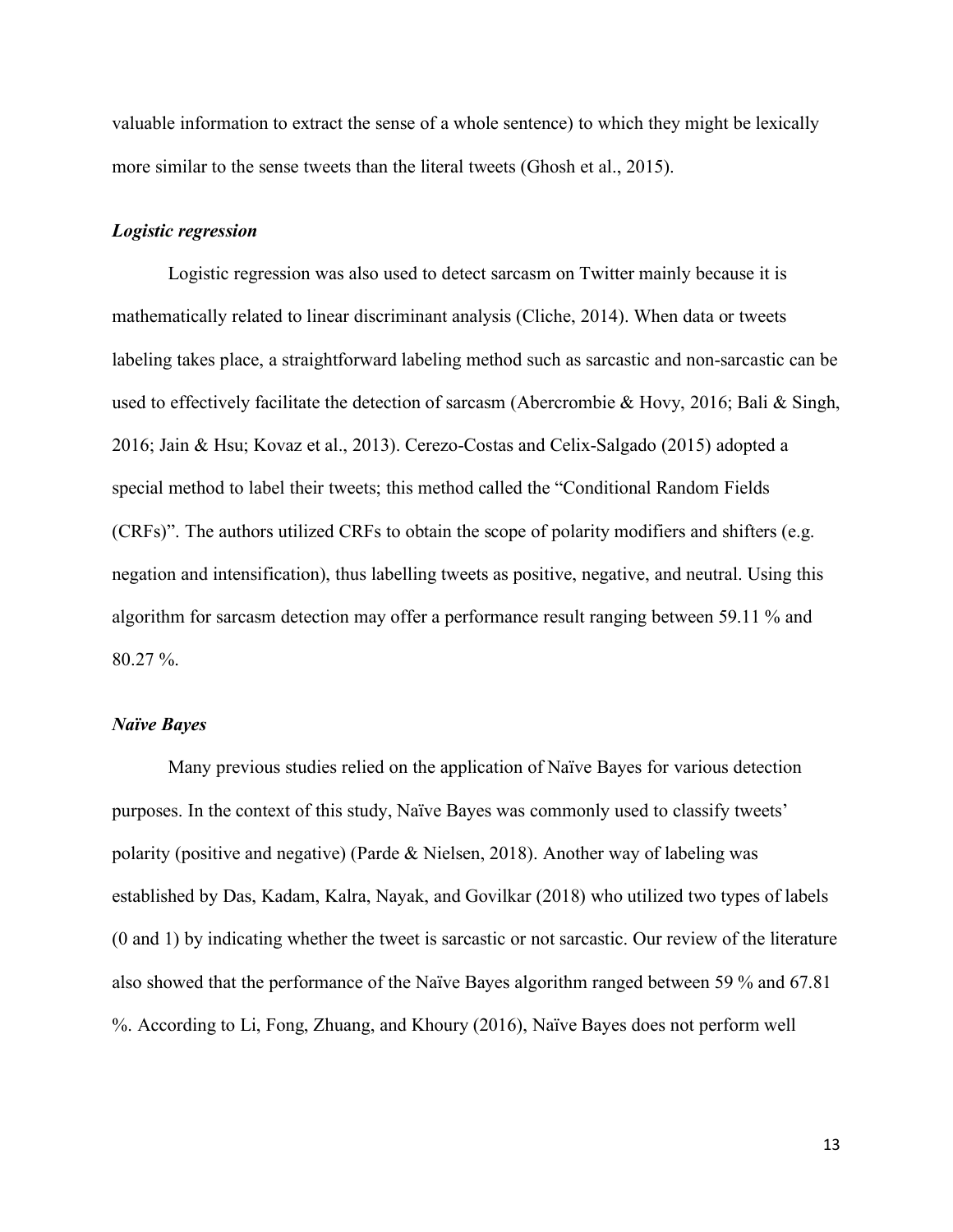when TF-IDF is applied. This can be due to the fact that Naive Bayes does not utilize search for predicting the membership probabilities for each class.

#### *Random Forest*

 The Random Forest classifier is known to reduce bias due to overfitting and class imbalance between tweets. The polarity approach was the most common approach to labeling sarcastic tweets. Bouazizi and Ohtsuki (2016) used this algorithm to label their data either positive or negative. Later work by Bouazizi and Ohtsuki (2018) used the polarity method for labelling tweets into positive, negative, or neutral. The performance reported by previous studies ranged between 45.9% and 83.1%.



Figure 3: The classification of AMLAs for sarcasm detection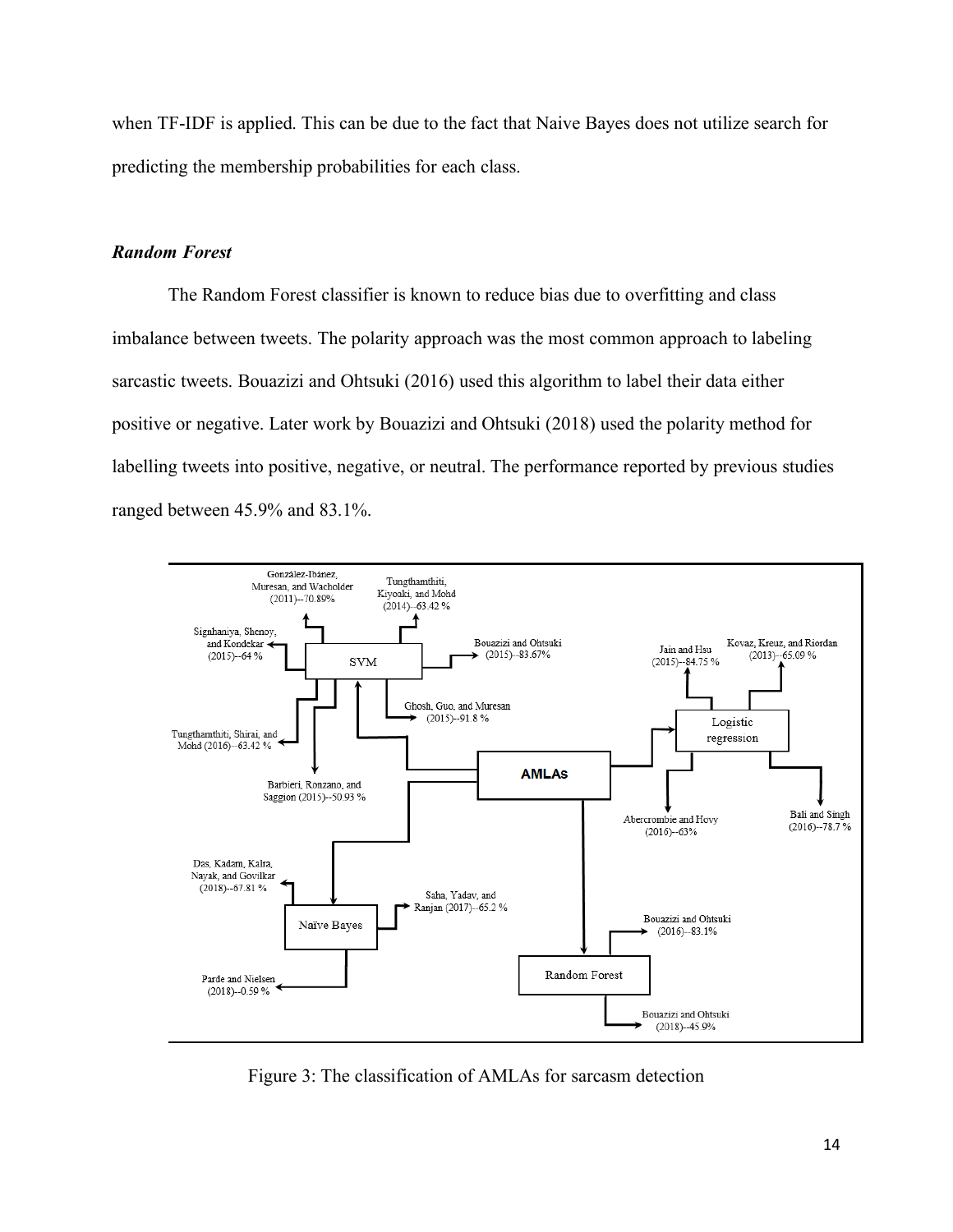#### **CMLA**

 A number of scholars have made some extensions to the standard machine learning algorithms in an attempt to provide a customized classification of sarcasm (see Figure 4). For example, Davidov, Tsur, and Rappoport (2010) used a Semi-supervised Algorithm for Sarcasm Identification (SASI) to detect sarcasm on Twitter. The algorithm consisted of two modules: semi-supervised pattern acquisition for identifying sarcastic patterns that serve as features for a classifier, and a classifier that classifies each sentence to a sarcastic class. The process of labeling the data was based on a discrete range of 1 to 5 where 5 indicates a clearly sarcastic sentence and 1 indicates a clear absence of sarcasm. At the classification stage, SASIs demonstrated excellent performance of 94.7%.

 Riloff et al. (2013) developed a sarcasm recognizer approach by presenting a novel bootstrapping algorithm. This method automatically processes the list of positive and negative phrases from sarcastic tweets. The proposed algorithm was able to identify just one type of sarcasm that is common in tweets, i.e., contrast between a positive sentiment and negative situation. This is because a common form of sarcastic tweets contains a positive sentiment contrasted with a negative situation. Riloff et al. (2013) also showed that identifying contrasting contexts using the phrases learned through bootstrapping may potentially improve the overall classification performance to 78%.

 Maximum Entropy (MaxEnt) was used by Ptáček et al. (2014) to characterize sarcasm in two languages (English and Czech). Sarcastic and non-sarcastic were the main labels used by Ptáček et al. (2014) to perform the sarcasm detection process. The performance result of MaxEnt was 94.7 %. This high performance can be attributed to its structure which consists of character n-gram, skip-bigram, and pointedness.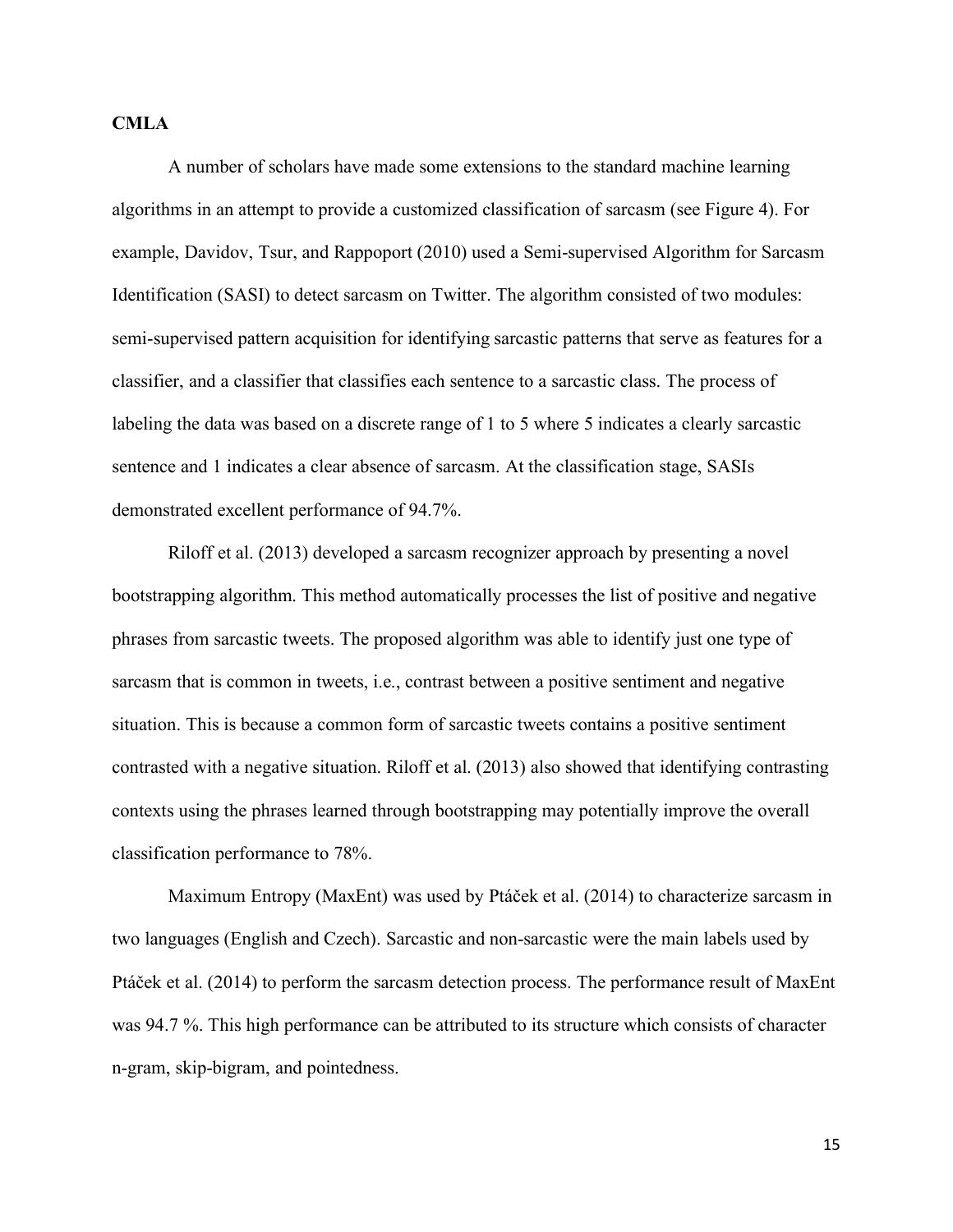In order to provide automatic sarcasm detection, Rajadesingan et al. (2015) used lexical and linguistic cues to address the difficulty of the sarcasm classification task on Twitter through leveraging certain behavioral traits that are perceived to be intrinsic to users expressing sarcasm. Using this method, the authors were able to recognize some traits by comparing between tweets posted by the user through Sarcasm Classification Using a Behavioral modeling Approach (SCUBA). The SCUBA considers psychological and behavioral aspects of sarcasm and leveraging users' historical information to know whether tweets are sarcastic or not expressing sarcasm. The evaluation of the detection process exhibited that SCUBA was able to achieve a high-performance result of 92.94%.

 Another study by Joshi et al. (2015) presented a computational system that harnesses context incongruity to perform sarcasm detection on Twitter. They used LibSVM with Radial Basis Functions (RBF) kernel in order to label their tweets as sarcastic and non-sarcastic. The authors reported that LibSVM achieved high performance (88 %). However, they addressed some errors when applying LibSVM; these were subjective polarity, system incongruity is expressed outside the text, incongruity due to numbers, dataset granularity, and implicit incongruity. incongruity. Amir et al. (2016) introduced a deep neural network technique to accomplish an

 automated sarcasm detection task. They proposed a method to automatically perform a learning process and then exploit user embeddings with lexical signals to recognize sarcasm. The authors labeled the data as sarcastic and non-sarcastic when Content and User Embedding Convolutional Neural Network (CUE-CNN) algorithm was used. The performance result was 87 %, particularly due to the efficiency of CUE-CNN in inducing vector lexical representations using a convolutional layer.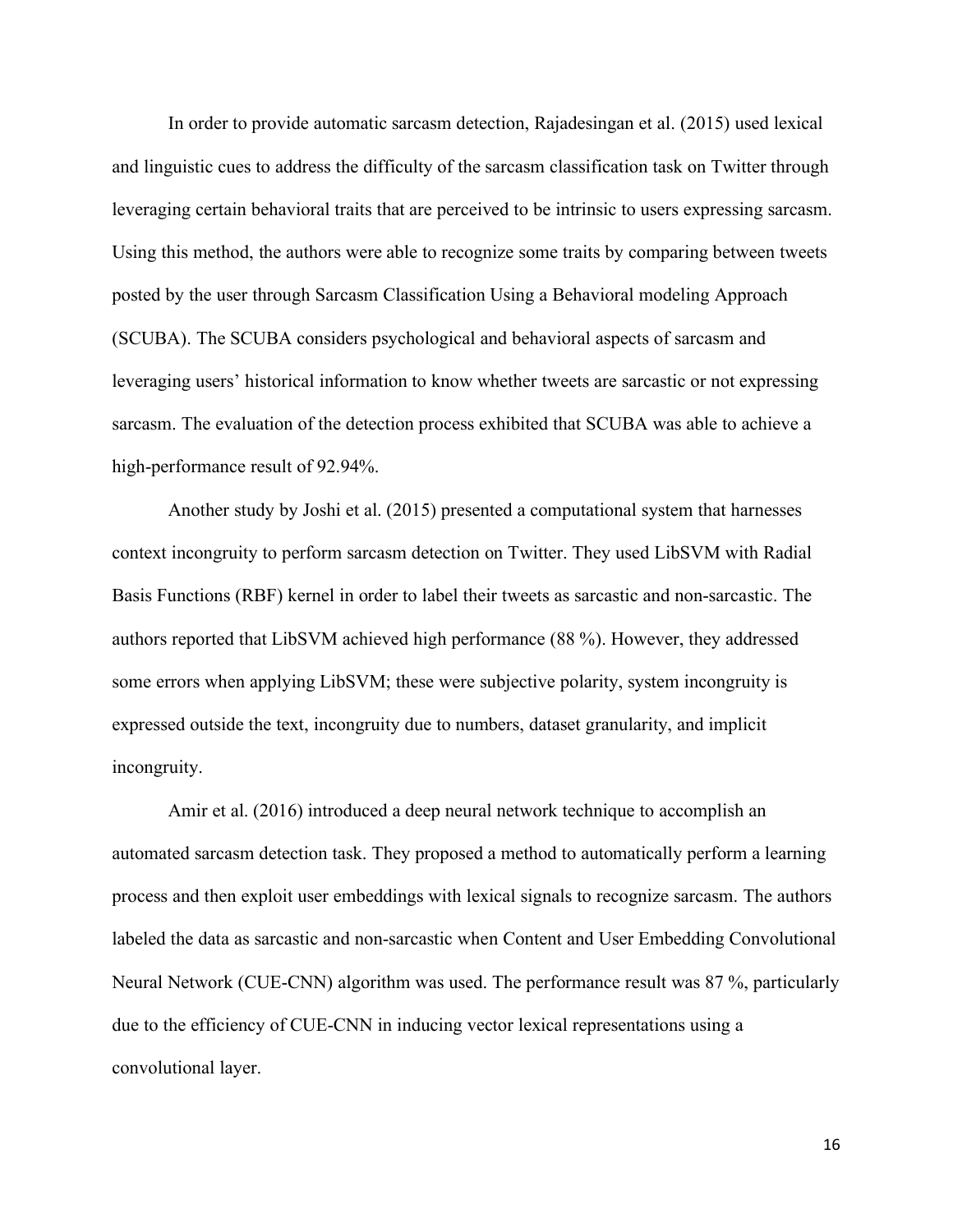Zhang et al. (2016) investigated the use of neural network for tweet sarcasm detection. Sarcastic and non-sarcastic were used as the main labels. Bi-directional Gated Recurrent Neural Network (GRNN) was invoked to detect the sarcasm with a performance result of 90.74 %. This can be due to the nature of the utilized approach, which leveraged the distributed embedding inputs and recurrent neural networks to induce semantic features.

 Poria et al. (2016) developed several models based on a pre-trained convolutional neural network in order to extract sentiment, emotion and personality features for the purpose of sarcasm detection. The developed algorithm combines Convolutional Neural Networks (CNN) and SVM (CNN-SVM). The results showed extremely high performance for CNN-SVM (97.71  $\%$ ).

 Ghosh and Veale (2016) proposed a neural network semantic model for sarcasm detection as an attempt to solve grammatical inaccuracy problems. The proposed neural network model of Convolution Neural Network (CNN), Long Short-Term Memory (LSTM), and Deep Neural Network (DNN) showed a performance result of 92%.

 It is also worth mentioning that sarcastic tweets can mislead data mining activities and result in wrong classification. Prasad et al. (2017) compared several classification algorithms, such as Random Forest, Gradient Boosting, Decision Tree, Adaptive Boost, Logistic Regression and Gaussian Naïve Bayes, in order to classify sarcastic tweets. The dataset used two labels (sarcastic and non-sarcastic), and the result showed that the best performing classifier was the Gradient boosting classifier (81.82%). It was assumed that such result can be due to the ability of Gradient boosting to optimize the cost function which aids in the classification of the dataset by continuously assessing the features and modifies the classifier to avoid wrong classification.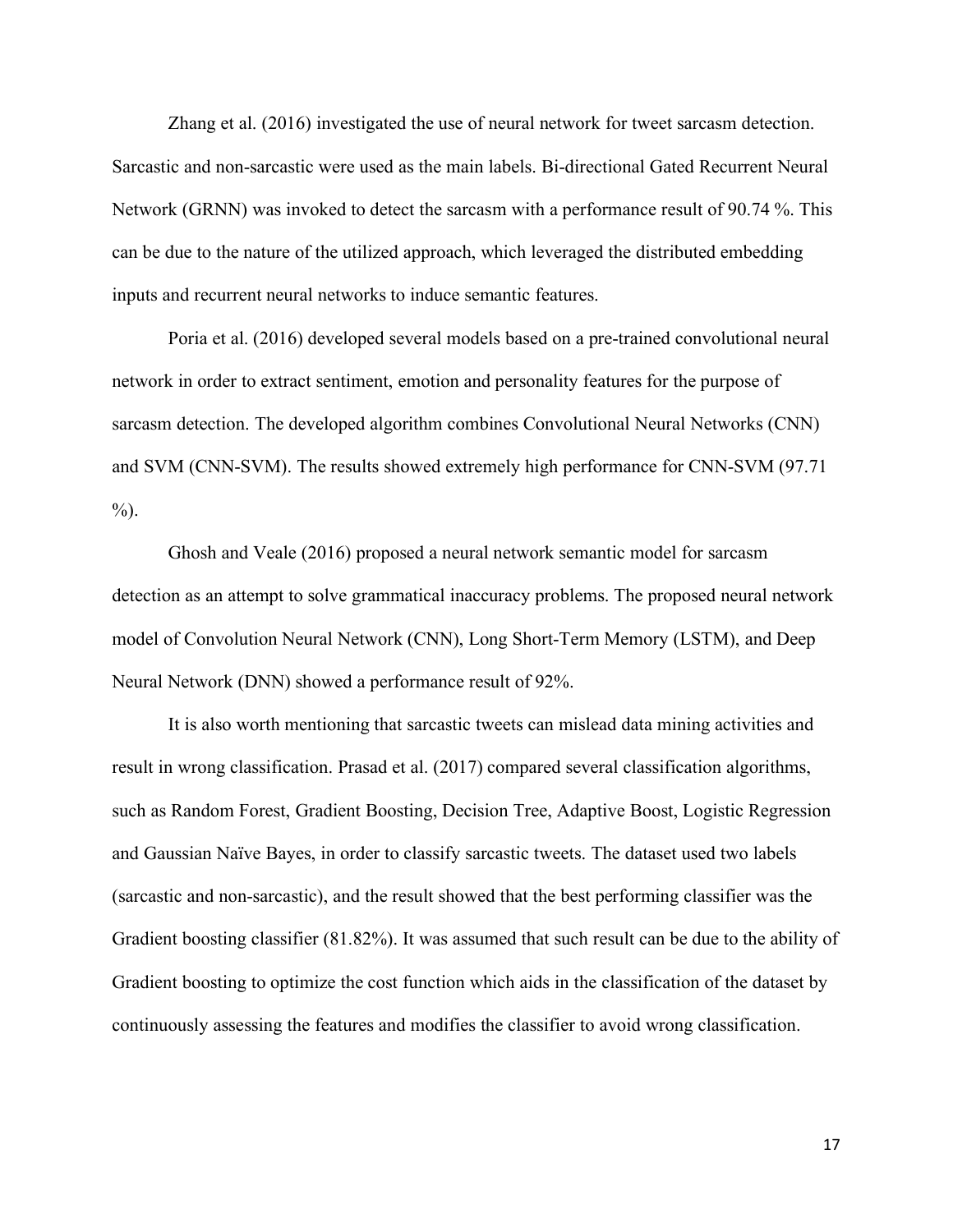Tay et al. (2018) proposed an attention-based neural model to explicitly model contrast and incongruity. The proposed technique called Multi-dimensional Intra-Attention Recurrent Network (MIARN) was designed based on the intuition of compositional learning through leveraging intra-sentence relationships. The result of the MIARN achieved high performance of 86.47%.

 limitations when detecting sarcasm on Twitter: they rely on discrete models and require a large number of manual features. The authors explored the use of neural network models for classifying the sarcastic tweets using Model-Key (local). This technique depends on the convolutional neural network using two self-developed context-augmented neural models for the sarcasm detection task. Three labels (negative, sarcastic, and positive) were applied and the result showed that the proposed context-augmented neural models can successfully decode sarcastic clues from contextual information and provide a relative improvement in the detection performance (63.28 %). Ren, Ji, and Ren (2018) pointed out that existing detection techniques have two

 Sarcasm sentiment tweets are used for taunting, insulting or to make fun of someone. This led Parmar et al. (2018) to consider the potential of live tweets, using a hybrid approach, in processing lexical and hyperbole features, as well as improving the overall performance result. The proposed algorithm was called Feature-based Composite Approach (FBCA). Two lexical and hyperbole features of composite and mapreduce were used to reduce the execution time. The classification result of FBCA achieved a high performance (90%) when predicting whether the live tweets were sarcastic or not.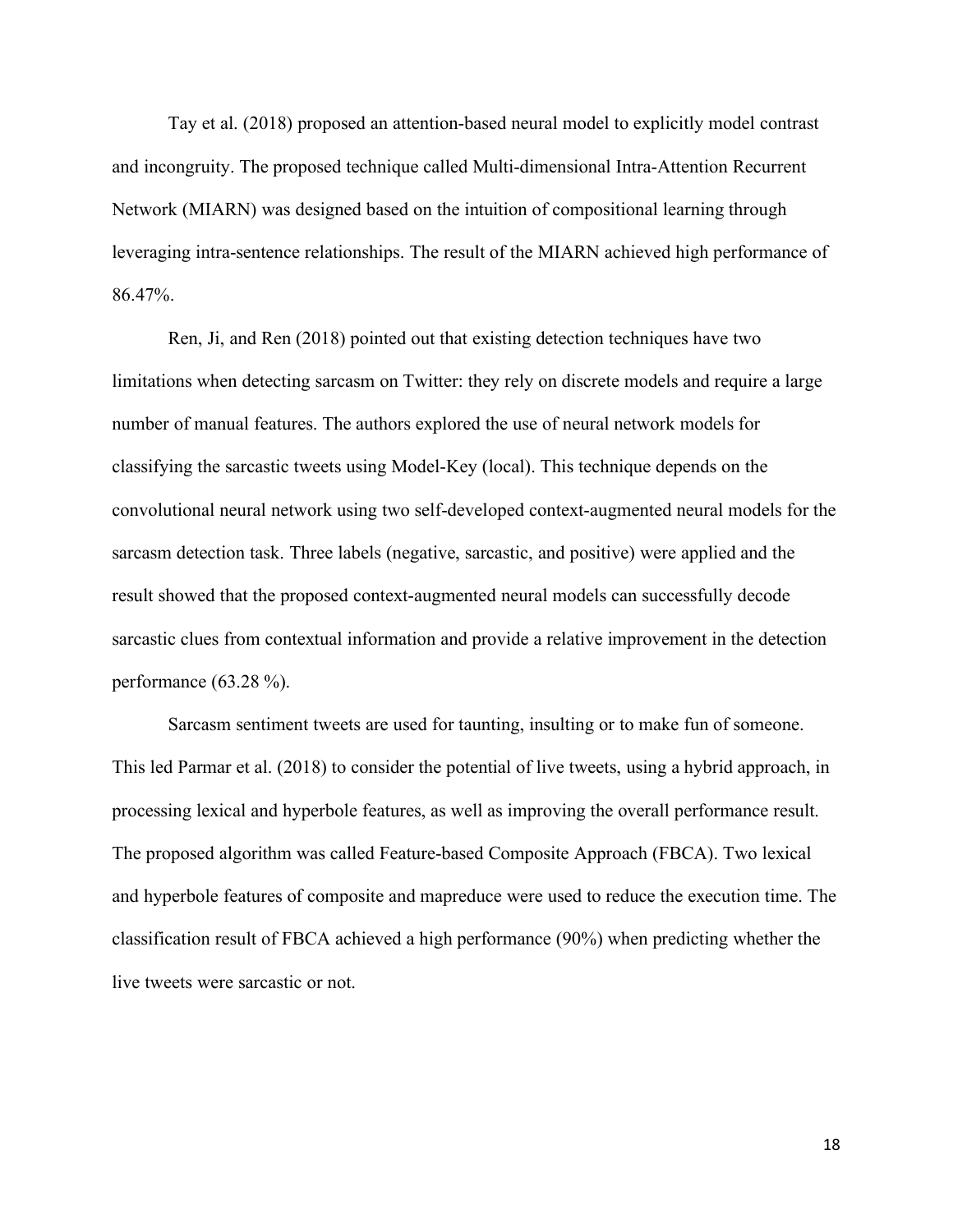

Figure 4: The classification of CMLAs for sarcasm detection

# **Common features of sarcasm detection**

 In text mining, extracting the features of the data is a critical process for the classification algorithm in order to form the final decision. During the classification process of text messages, certain features from social media posts can be used as an important factor for detecting sarcasm. Therefore, designing a dataset with the relevant features would significantly contribute to the overall machine learning performance. Applying different text mining techniques may result in different features. For each classification algorithm, the main features used to detect the sarcastic tweets are summarized in Table 3.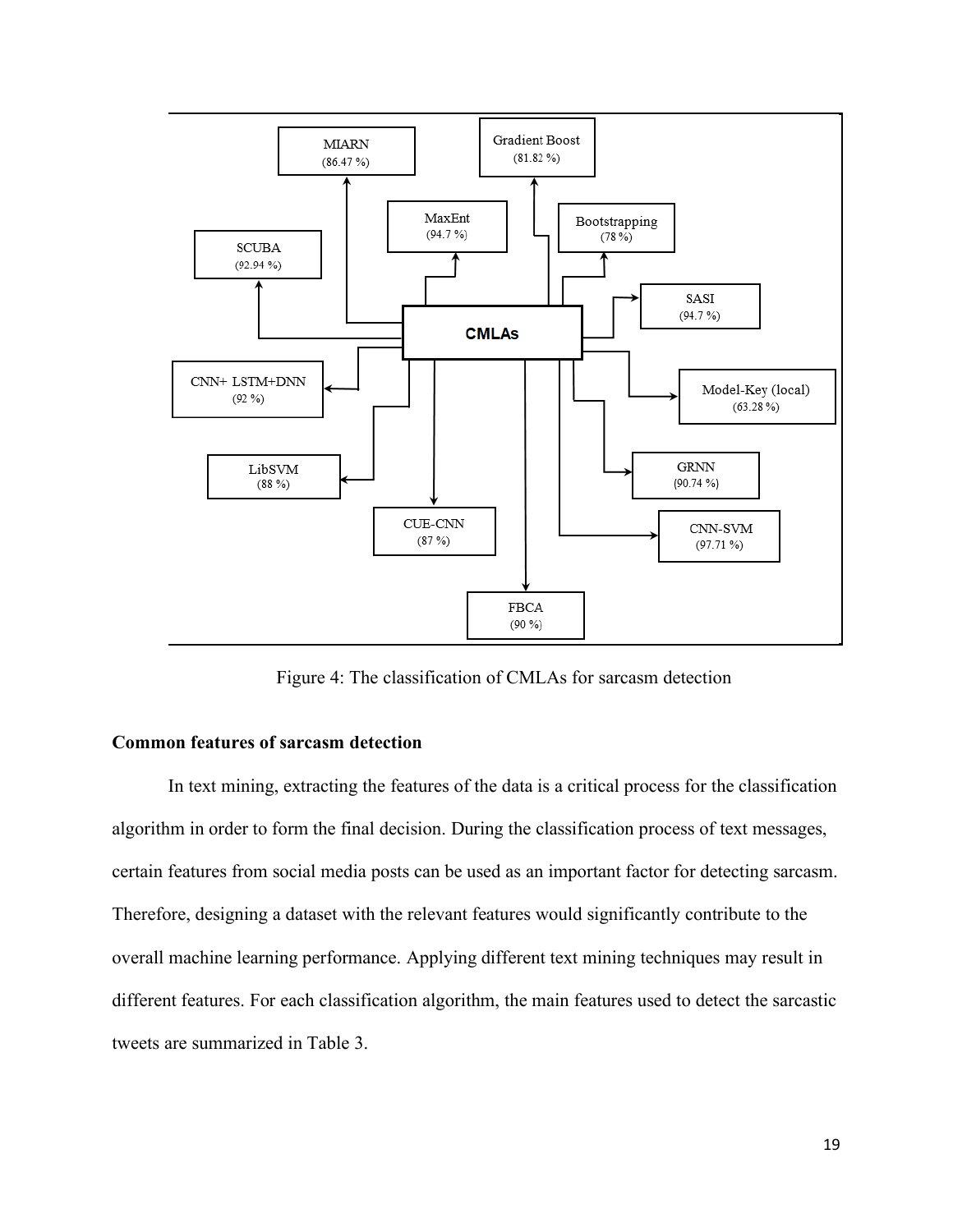# *Lexical features*

 Lexical features are the most common feature type in text mining. The lexical features consist of unique words, phrases, noun phrases, or named entities that are associated with a score to show its degree of polarity. Using these features for emotion-mining purposes may help in determining the degree of emotions in the text (Yadollahi, Shahraki, & Zaiane, 2017). The lexical features can be categorized into unigrams- and dictionary-based features (González- Ibánez et al., 2011). According to (Ghosh et al., 2015; González-Ibánez et al., 2011), dictionary- based features are derived from a dictionary-sampling method that consists of four general classes: (a) Linguistic processes (e.g., adverbs and pronouns); (b) Psychological processes such as positive and negative emotions; (c) Personal concerns such as work and achievement; and (d) Spoken categories (e.g., assent and non-fluencies). Moreover, most dictionary-based features are derived from a list of interjections (e.g., ah, oh, and yeah) and punctuation, (e.g., ! and ?). Based on these, it can be observed that the lexical features have more discriminative clues that can be linked with user polarity scores. Thus, checking the polarity of words requires using different methods in order to estimate its degree with a high precision level.

 In the sarcasm detection task, several approaches are usually applied to determine the polarity of words. For example, Tungthamthiti et al. (2014) used SentiStrength and SenticNet in order to precisely determine the polarity of words. SentiStrength is a sentiment lexicon that relies on linguistic information (e.g., name, label, and comment) and rules to estimate the sentiment strength of English text. SenticNet is an additional method for opinion mining, which aims at producing a collection of common-sense concepts with positive and negative sentiment scores. Nevertheless, Signhaniya, Shenoy, and Kondekar (2015) found that using the lexical structure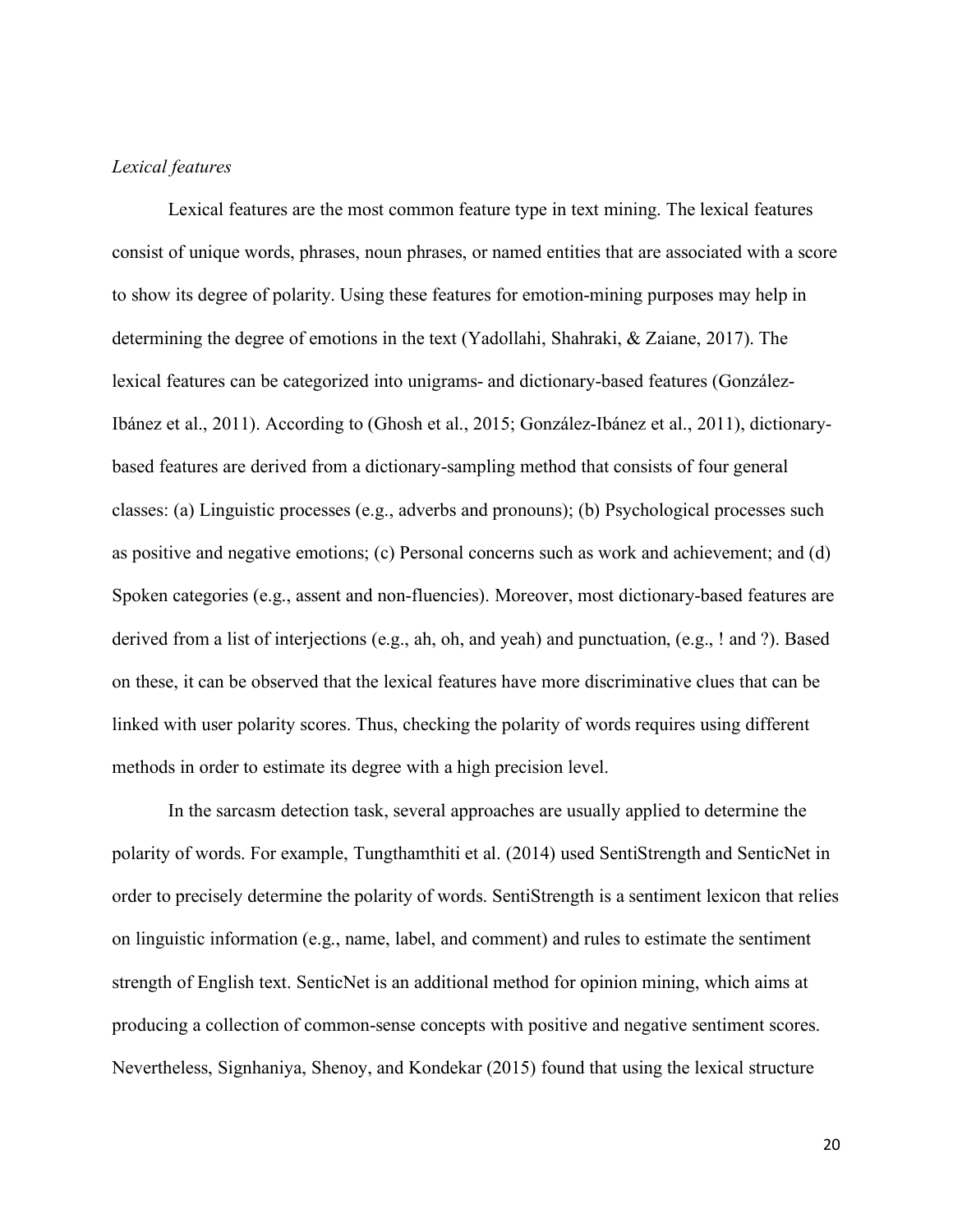from a dependency tree can help improve the performance of the mining algorithm. In sum, the lexical features are essential elements for solving text mining problems. Lexical features can be used to recognize the polarity of a particular statement, thus making it possible to detect sarcastic tweets.

#### *Stemmed features*

 Stemming is formulated based on the idea that words with the same stem are close in meaning. The stemming process aims at reducing the words in the world list effectively (Rani, Ramesh, Anusha, & Sathiaseelan, 2015). Stemmers can be used to consolidate terms which reduce the size of indexing files as well as enhancing the retrieval performance (Nayak, Chandavekar, & Balasubramani). According to Rani et al. (2015), the stemming process involves using an affix removal algorithm which removes prefixes and suffixes of the word in the document. To accomplish this process accurately, different types of algorithms are used. In general, the stemming algorithms are classified into three groups: truncating methods (e.g., porters stemmer); statistical methods (e.g., hidden Markov model stemmer); and mixed methods (e.g., Krovetz stemmer). Stemming allows applying these algorithms in the data pre-processing stage in order to extract the stemmed features that belongs to the task model. For this reason, Signhaniya, Shenoy, and Kondekar (2015 used the snowball stemmer in the data pre-processing stage in order to extract the stemmed features relevant to the sarcasm task. Saha et al. (2017) used the stem Porter operator to generate the stemmed words to perform polarity testing for the sarcasm detection task. Consequently, generating stemmed features during the pre-processing task may simplify the sarcasm detecting process. This is because the stemmed features can reduce inflectional data forms and derivationally-related forms of a word, thus influencing the performance of the machine learning algorithm.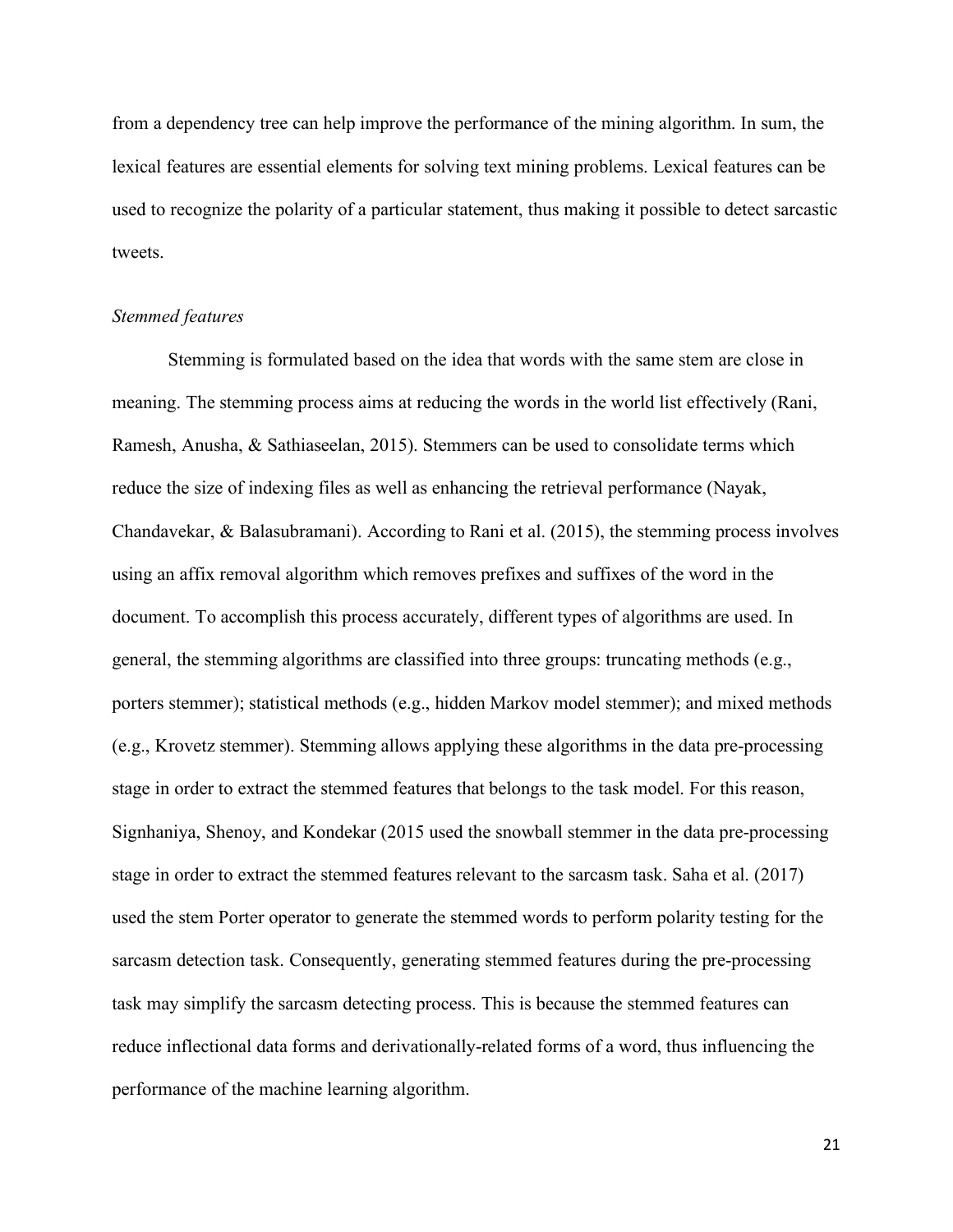# *Pragmatic features*

 Symbolic and figurative texts are referred to as pragmatic features (e.g., smiles and other emoticons). These features are frequently used in tweets, mainly due to the limitations in the tweet length. The pragmatic features are a powerful indicator for identifying sarcasm in Twitter. Therefore, in sarcasm classification, many researchers have extracted pragmatic features and used them in the classification process. For example, González-Ibánez et al. (2011) used three pragmatic features: (a) positive emoticons (e.g., smileys); (b) negative emoticons (e.g., frowning faces); and iii) ToUser, which is used to determine if a tweet is a reply to another tweet or not. Bali and Singh (2016) used pragmatic features with machine learning algorithms to identify the number of emoticons and expressions in the processed text messages. Parde and Nielsen (2018), on the other hand, used pragmatic features by considering the percentages of strongly subjective positive words, strongly subjective negative words, weakly subjective positive words, and weakly subjective negative words in the instance. Based on these, one can observe the importance of extracting pragmatic features from social media posts. Those features are associated with users' feeling towards a particular topic. This led prior studies to extract the pragmatic features from sarcasm-related tweets and link them with the latent emotion embedded in these tweets to build a rich dictionary that consists of users' emotions in association with their opinions.

# *Frequency-related features*

 Frequency-related features are commonly used in a document or a corpus. It reflects the importance of a word in a document or a corpus. Extracting the frequency-related features is a critical task; thus, it can be applied in sarcasm classification in different ways. For instance,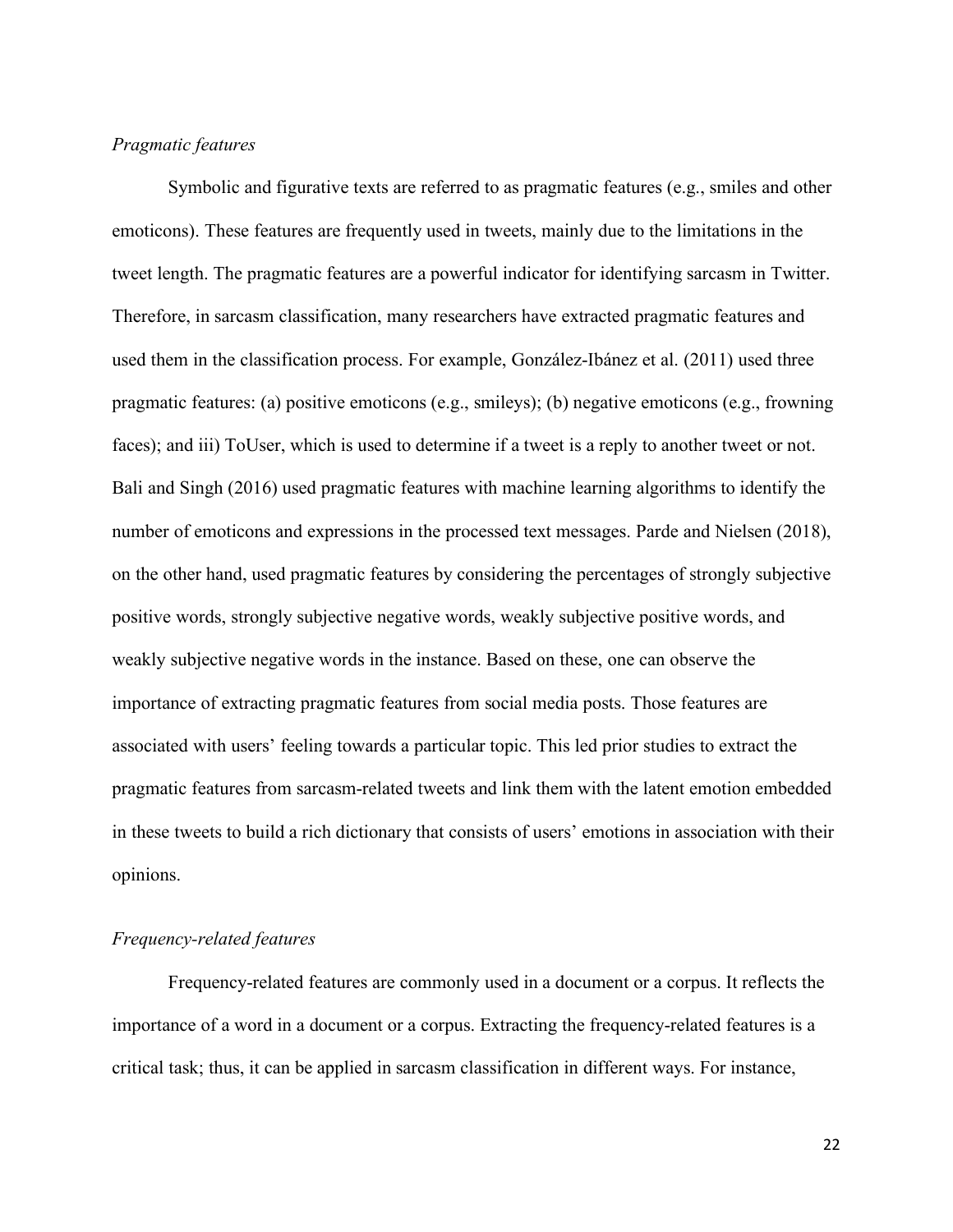Barbieri et al. (2015) used two frequency corpora (the American National Corpus and the VU Amsterdam Metaphors Corpus) in order to extract three main features: rarest word frequency, frequency mean, and frequency gap. Researchers computed these features by considering only nouns, verbs, adjectives, and adverbs. Bouazizi and Ohtsuki (2016) divided words into two classes: the first class contained words of which the content is important, while the other class contained words of which the grammatical function is more important. Davidov et al. (2010) applied word frequency-related features to classify words into high-frequency words (HFWs) and content words (CWs). A word whose corpus frequency is more than  $F_H$  was considered to be a HFW, and vice versa. In conclusion, previous works showed the potential of frequency-related features in the classification of documents as well as the overall prediction process in sarcasms detection task.

#### *Term Frequency-Inverse Document Frequency (TF-IDF)*

 TF-IDF is a numerical statistic that represents the importance of a word (term) to a document within the corpus. In TF-IDF, the frequency of a word in a document needs to be compared with its number of occurrences in other documents (Cong, Chan, & Ragan, 2016). TF- IDF is typically used to stop filtering words in text summarization and categorization application. It is also used to increase proportionally to the number of times that a word appears in a document. However, TF-IDF is generally offset by the frequency of the word in the corpus; therefore, such a technique helps to control the fact that some words are more common than others (Christian, Agus, & Suhartono, 2016). Because of this advantage, previous studies that explored sarcasm detection, adopted TF-IDF to extract features linked to sarcasm. Zhang et al. (2016) used TF-IDF values in order to sort the words in history tweets. To estimate TF and IDF, the authors regarded the set of history tweets for a given dataset as one document and used all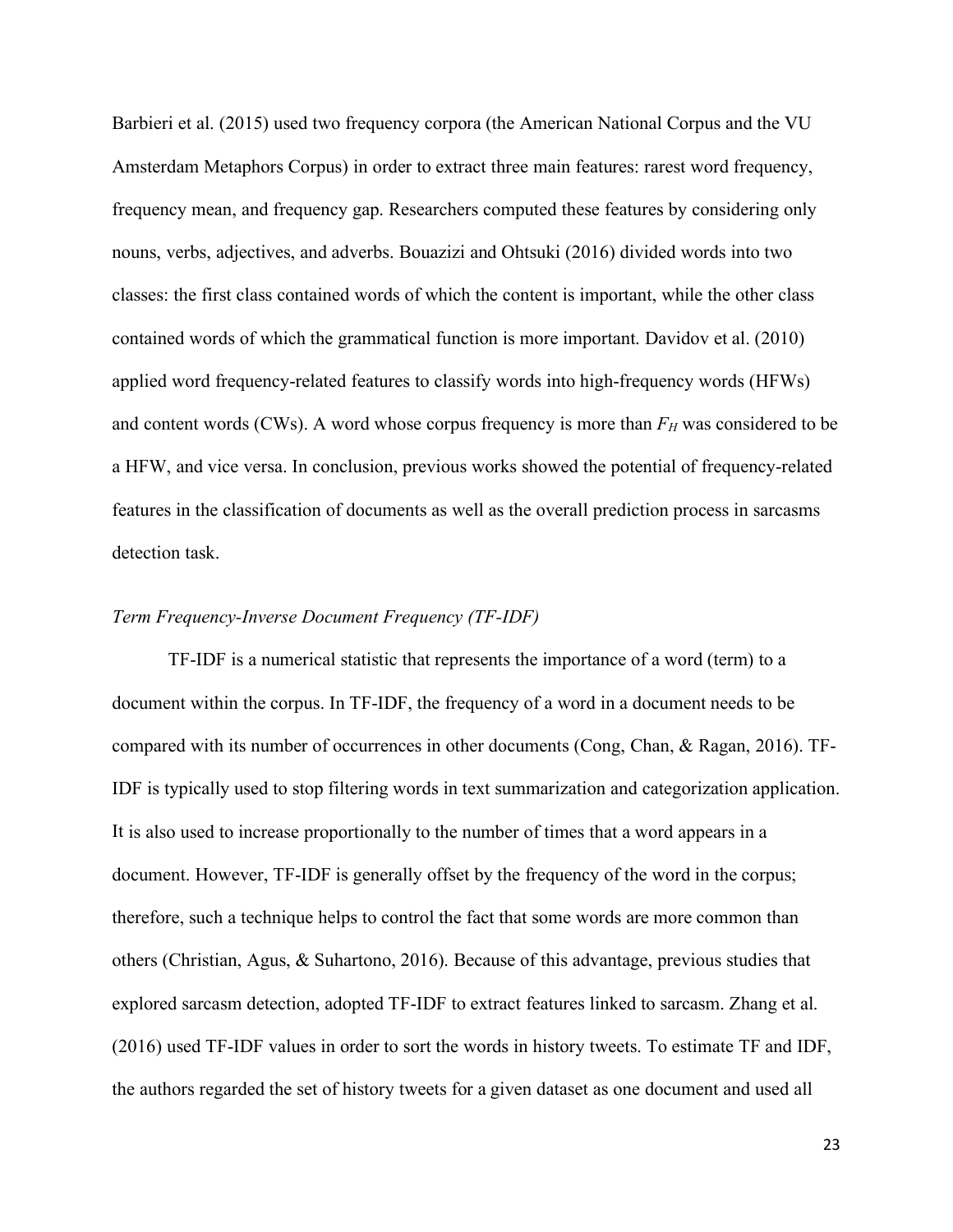tweets in the training corpus to generate additional documents. In addition, Ren et al. (2018) used TF-IDF to sort all words in the sarcastic tweets through modeling all the contextual tweets as one document. They selected the most important words that had the highest TF-IDF values as an input feature of the machine learning algorithm. The utilization of TF-IDF features in sarcasm detection provides a way to determine the importance of a word for a document within the corpus. This can potentially facilitate the process of detecting sarcasm messages by helping machine learning algorithms to deal only with important words when detecting sarcastic tweets.

#### *Part-Of-Speech (POS) taggers*

 Part-of-Speech (POS) taggers were developed to categorize words based on their parts of speech forms. It is commonly used in sentiment analysis due to the following reasons: a) words such as nouns and pronouns usually do not contain any sentiment. It can filter out such word with the help of a POS tagger; b) a POS tagger can also be applied to identify words that can be used in different parts of speech. The advantages of POS tagger have motivated researchers to apply it in the analysis of sarcastic tweets. For example, Ghosh, Guo, and Muresan (2015) used POS as an approach to model contextual information for co-training algorithms, which helped in creating a solid corpus and accurate predictions. Kovaz, Kreuz, and Riordan (2013) applied the Stanford POS tagger to annotate each statement of the obtained corpora. The authors were interested in analyzing adjectives, adverbs, and interjection statements, particularly immediate co-occurrences of <adverb + adjective> and <adjective + adjective>. Prasad, Sanjana, Bhat, and Harish (2017) reported the potential of using POS tagging in classifying words in a tweet and their parts of speech. It is argued that if a person uses a lot of adjectives, there is a possibility that he/she is providing hints about sarcastic tweets. Another study by Barbieri et al. (2015) used POS by including certain features designed to capture the structure of positive and negative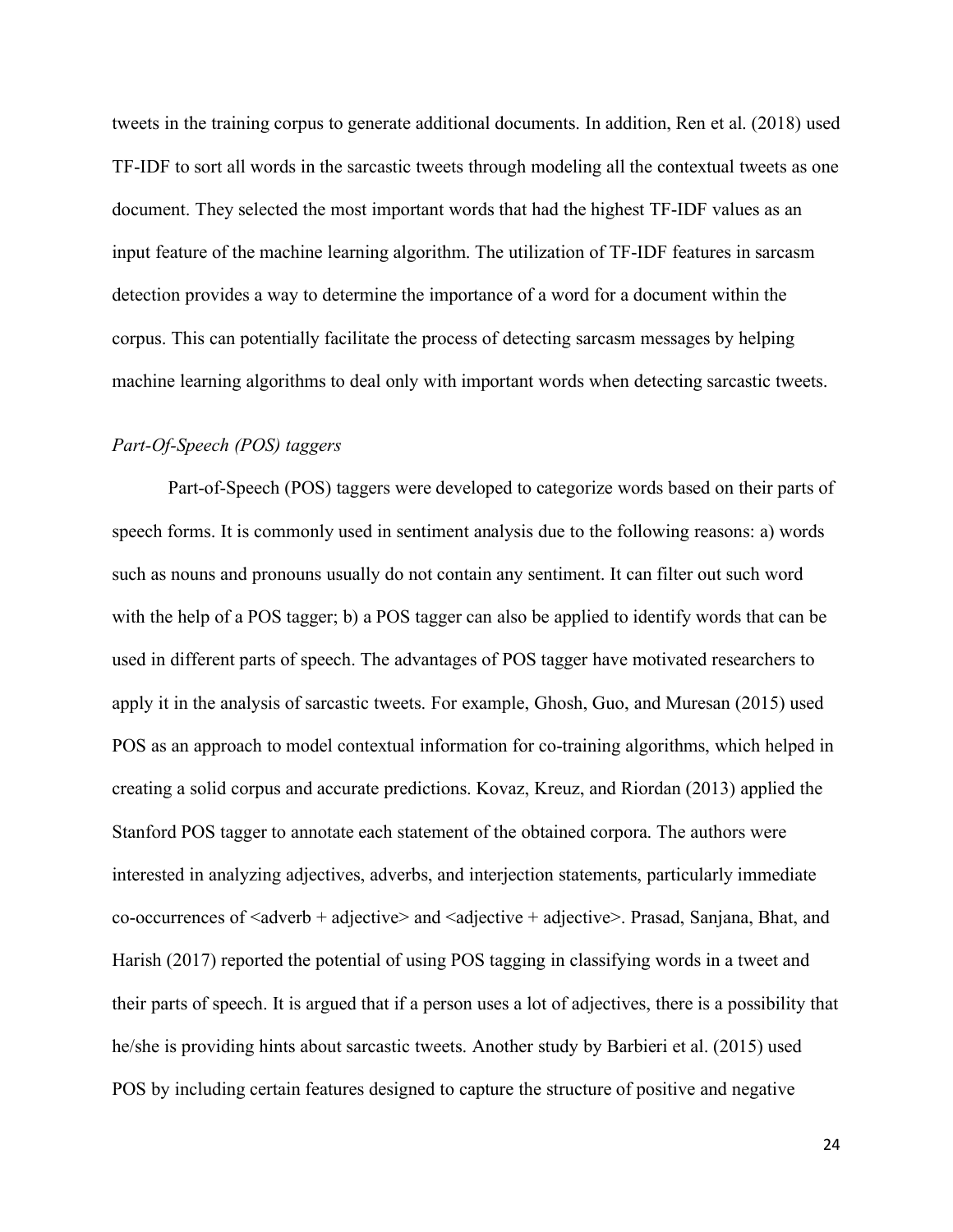tweets. Consequently, due to the strong contribution of POS tagging to the classification problem, researchers have continuously utilized this technique in statement annotation. Before performing the classification procedure, applying POS tagging in complicated tasks such as sarcasm detection is necessary for assessing whether the statement can be labeled as sarcastic or not.

# *Ambiguity*

 According to Barbieri et al. (2015), if a word has many meanings (synset associated), it is more likely to be used in an ambiguous way. In the sarcasm detection task, Barbieri et al. (2015) calculated (for each word) several aspects including the maximum number of synsets associated with a single word, the mean synset number of all the words, and the synset gap (i.e., the difference between the two previous features). The authors determined the value of these features by including all the words of each tweet and also by considering only nouns, verbs, adjectives or adverbs. In general, it is very important to extract words with clear meaning at the very early stage (i.e., data pre-processing stage). The extracted words can highly contribute to the performance of the predictive model and this would enhance the processing decision of the algorithm.

# *Synonyms*

 The synonyms-related features refer to the process of extracting the features that share words of the same meaning. This approach seems to be useful in sarcasm detection when expressing a specific opinion in many ways. Therefore, in the sarcasm detection task, Barbieri et al. (2015) reported the process of choosing synonyms by retrieving the list of synonyms for each word, then computed (across all the words of the tweet) the greatest/lowest number of synonyms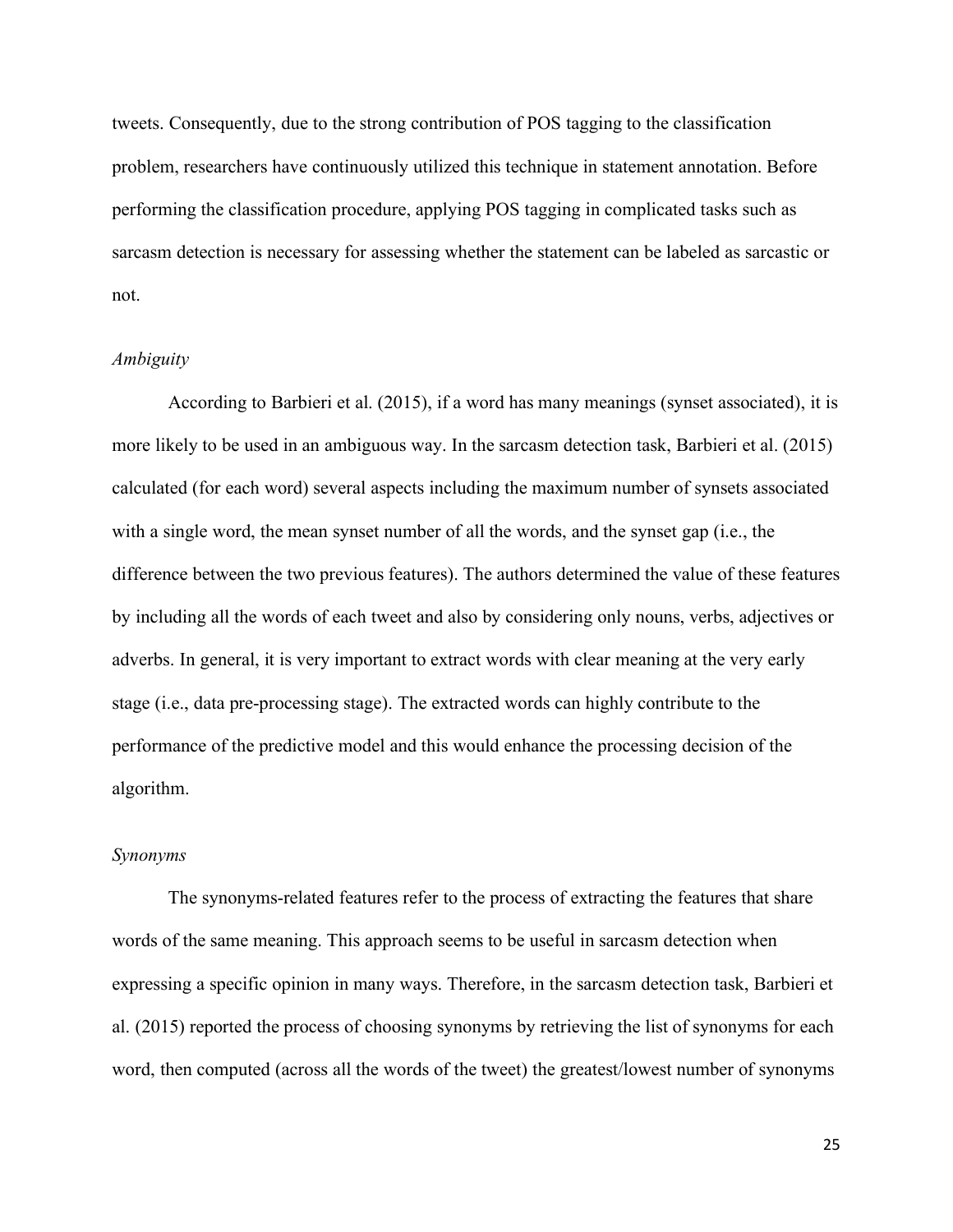with frequency higher than the one present in the tweet. They also determined the greatest/lowest number of synonyms as well as the mean number of synonyms of the words with frequency greater/lower than the one present in the tweet (gap feature). This includes computing the set of synonyms features along with all the words that contain POS features. Based on this, the use of synonyms would increase the performance of the classifier by processing different features that are relevant to the sarcasm detection task. In addition, synonyms can enrich the training set to be used for training the classifier during the detection task.

#### *Personality*

 Over the past few decades, the five-factor (Big Five) model has emerged as one of the dominant models of personality that can be used to understand humans' behavior (Dhou, 2018, 2019). The five-factor model has been widely used to explore various personal psychological aspects. This makes personality an important factor for sarcasm detection-related tasks. Poria et al. (2016) used the five personality traits, such as Openness, Conscientiousness, Extraversion, Agreeableness, and Neuroticism, for the training process. They then utilized a corpus containing 2,400 essays labeled by one of the five personality traits with a fully-connected layer of 150 neurons, which was treated as the main feature. It was found that the use of personality in sarcasm detection is effective. The reason behind that can be due to the fact that tweets contain hidden clues that are related to the individual's opinions/emotions.

 From Table 3, it can be observed that CNN-SVM offers the highest classification performance when predicting the sarcastic tweets (97.71 %). The mentioned features can be used to add emotional and psychological information to the predictive model, thus contributing to its performance. This can be reasoned to the significant role of both lexical and personal features that were utilized by the CNN-SVM classifier. In addition, embedding features that are related to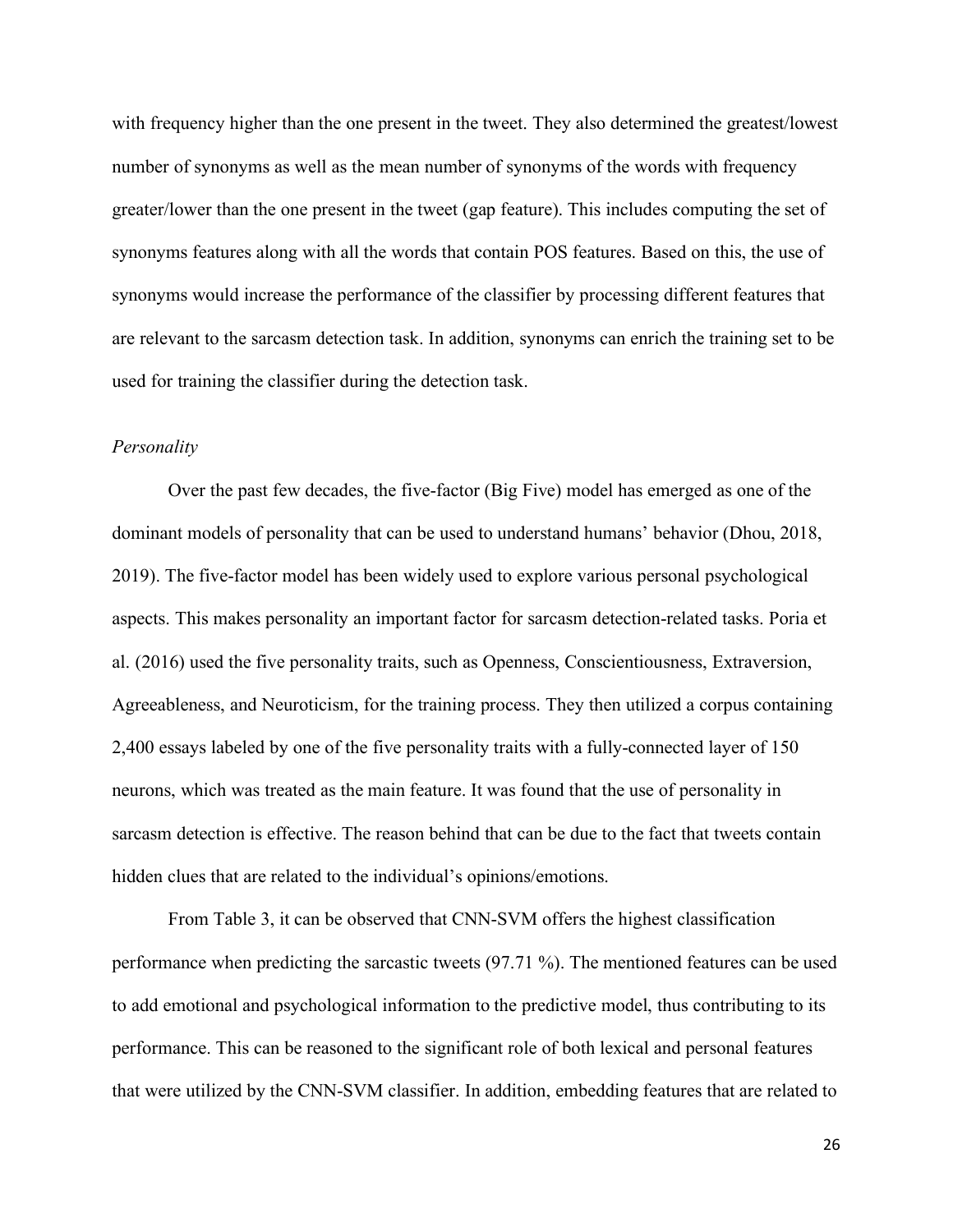the individual's personality traits in their post would enhance the performance of the machine learning algorithm.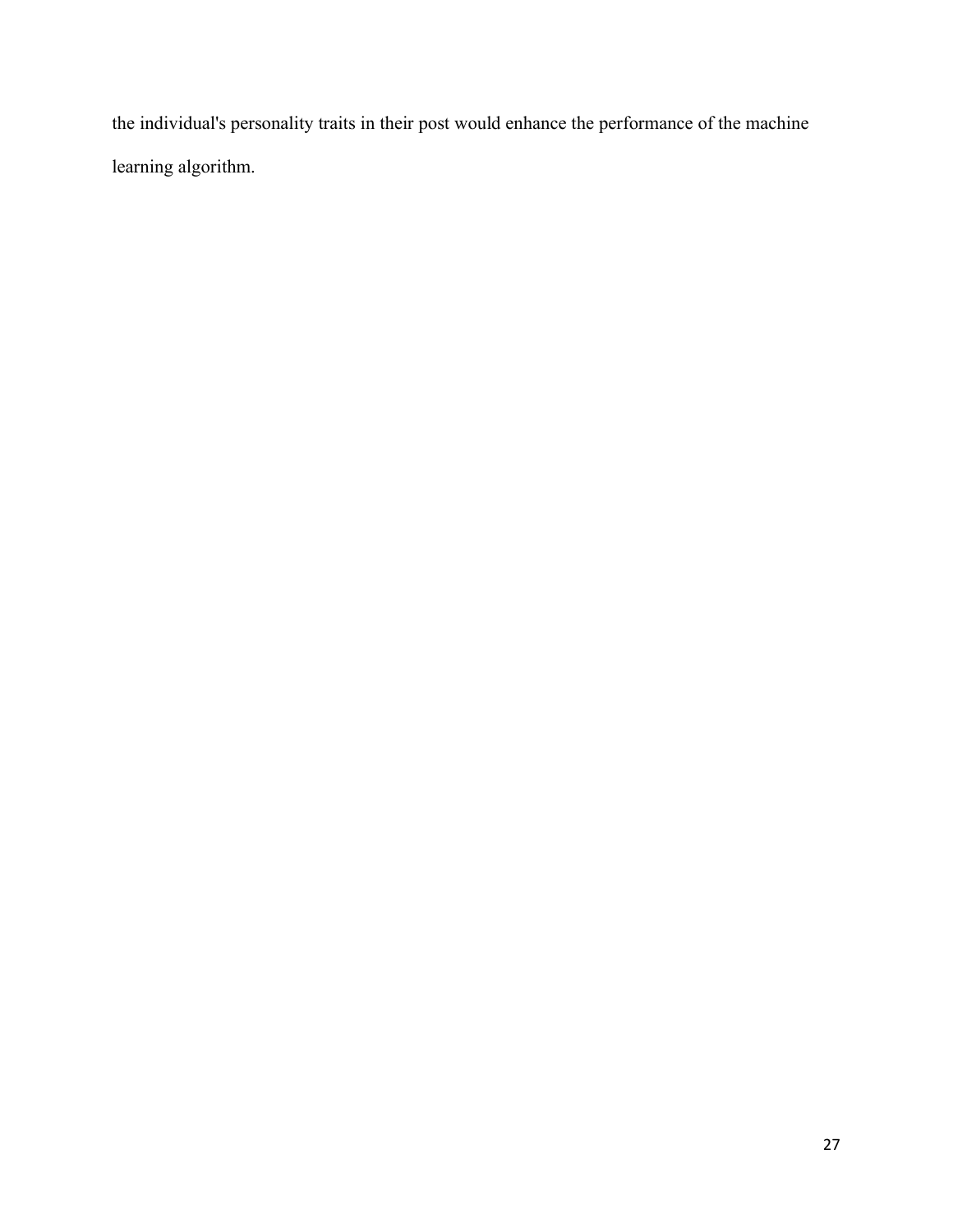|                        | гr<br><b>Sarcasm Features</b>        |             |             |             |             |                    |              |             |             |             |
|------------------------|--------------------------------------|-------------|-------------|-------------|-------------|--------------------|--------------|-------------|-------------|-------------|
| Algorithm              | Author(s)                            | Lexical     | Stem        | Pragmatic   | Frequency   | $\Gamma$ - IDF-IDF | $_{\rm POS}$ | Ambiguity   | Synonyms    | Personality |
|                        | González-<br>Ibánez et al.<br>(2011) | $\mathbf X$ |             | $\mathbf X$ | $\mathbf X$ |                    | $\mathbf X$  |             |             |             |
|                        | Tungthamthiti<br>et al. (2014)       | $\mathbf X$ |             | $\mathbf X$ |             |                    |              |             |             |             |
|                        | Bouazizi and<br>Ohtsuki (2015)       | $\mathbf X$ |             | $\mathbf X$ |             |                    |              |             |             |             |
| $\mathit{SVM}$         | Ghosh et al.<br>(2015)               | $\mathbf X$ |             | $\mathbf X$ | $\mathbf X$ |                    | $\mathbf X$  |             |             |             |
|                        | Barbieri et al.<br>(2015)            | $\mathbf X$ |             |             | $\mathbf X$ |                    | $\mathbf X$  | $\mathbf X$ | $\mathbf X$ |             |
|                        | Signhaniya et<br>al. $(2015)$        | $\mathbf X$ | $\mathbf X$ |             |             |                    | $\mathbf X$  |             |             |             |
|                        | Tungthamthiti<br>et al. (2016)       | $\mathbf X$ |             |             | $\mathbf X$ |                    | $\mathbf X$  |             |             |             |
|                        |                                      |             |             |             |             |                    |              |             |             |             |
|                        | Kovaz et al.<br>(2013)               | $\mathbf X$ |             |             | $\mathbf X$ |                    | $\mathbf X$  |             |             |             |
| Logistic<br>regression | Jain and Hsu<br>(2015)               | $\mathbf X$ |             |             | $\mathbf X$ |                    |              |             |             |             |
|                        | Abercrombie<br>and Hovy<br>(2016)    | $\mathbf X$ |             |             |             |                    | $\mathbf X$  |             |             |             |
|                        | Bali and Singh<br>(2016)             | $\mathbf X$ |             | $\mathbf X$ |             |                    | $\mathbf X$  |             |             |             |
| Naïve Bayes            | Saha et al.<br>(2017)                | $\mathbf X$ | $\mathbf X$ |             |             |                    | $\mathbf X$  |             |             |             |
|                        | Das et al.<br>(2018)                 | $\mathbf X$ |             |             | $\mathbf X$ |                    |              |             |             |             |

Table 3: Common feature-related approaches that were applied for sarcasm detecting in Twitter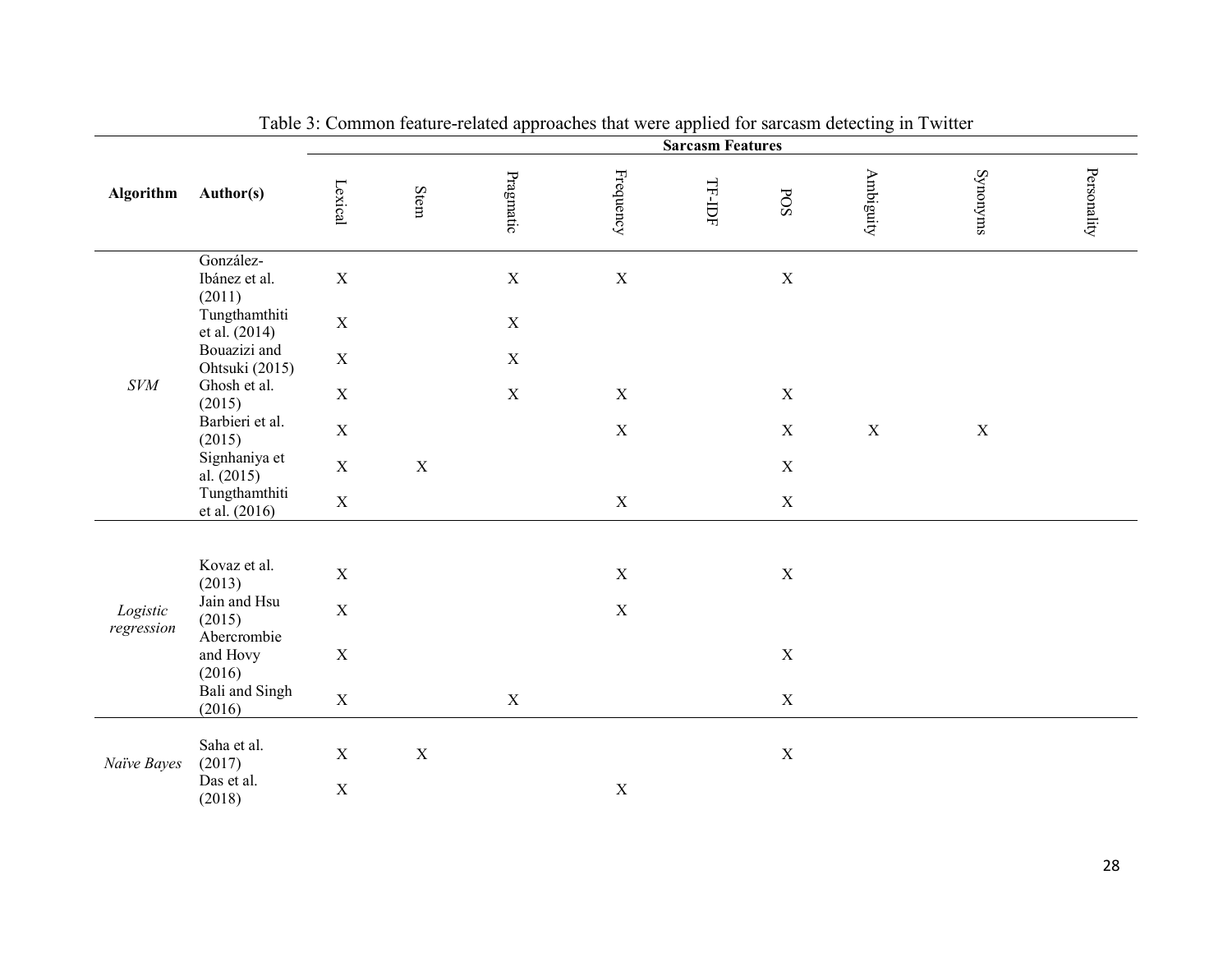|                                                                     | Parde and<br>Nielsen (2018)             | $\mathbf X$ |             | $\mathbf X$ | $\mathbf X$ |             |             |  |             |
|---------------------------------------------------------------------|-----------------------------------------|-------------|-------------|-------------|-------------|-------------|-------------|--|-------------|
| Random                                                              | Bouazizi and<br>Ohtsuki (2018)          | $\mathbf X$ |             | $\mathbf X$ |             |             | $\mathbf X$ |  |             |
| Forest                                                              | Bouazizi and<br>Ohtsuki (2016)          | $\mathbf X$ |             | $\mathbf X$ | $\mathbf X$ |             | $\mathbf X$ |  |             |
| SASI                                                                | Davidov et al.<br>(2010)                | $\mathbf X$ |             |             | $\mathbf X$ |             |             |  |             |
| <b>Bootstrappi</b><br>ng                                            | Riloff et al.<br>(2013)                 | $\mathbf X$ |             |             |             |             | $\mathbf X$ |  |             |
| $\ensuremath{\textit{MaxEnt}}$                                      | Ptáček,<br>Habernal, and<br>Hong (2014) | $\mathbf X$ |             | $\mathbf X$ | $\mathbf X$ |             | $\mathbf X$ |  |             |
| SCUBA                                                               | Rajadesingan et<br>al. (2015)           | $\mathbf X$ |             |             |             |             | $\mathbf X$ |  |             |
| $LibSVM$                                                            | Joshi et al.<br>(2015)                  | $\mathbf X$ |             | $\mathbf X$ |             |             |             |  |             |
| $CUE\text{-}CNN$                                                    | Amir et al.<br>(2016)                   | $\mathbf X$ |             |             | $\mathbf X$ |             | $\mathbf X$ |  |             |
| $GRNN$                                                              | Zhang et al.<br>(2016)                  | $\mathbf X$ |             |             |             | $\mathbf X$ |             |  |             |
| $CNN$ - $SVM$                                                       | Poria et al.<br>(2016)                  | $\mathbf X$ |             |             |             |             |             |  | $\mathbf X$ |
| $CNN+$<br>$\ensuremath{\mathit{LSTM}\xspace}\xspace +$<br>$D\!N\!N$ | Ghosh and<br>Veale (2016)               | $\mathbf X$ |             | $\mathbf X$ | $\mathbf X$ |             |             |  |             |
| Gradient<br>$\it {Boost}$                                           | Prasad et al.<br>(2017)                 | $\mathbf X$ | $\mathbf X$ |             |             |             | $\mathbf X$ |  |             |
| MIARN                                                               | Tay, Tuan, Hui,<br>and Su (2018)        | $\mathbf X$ |             |             |             |             |             |  |             |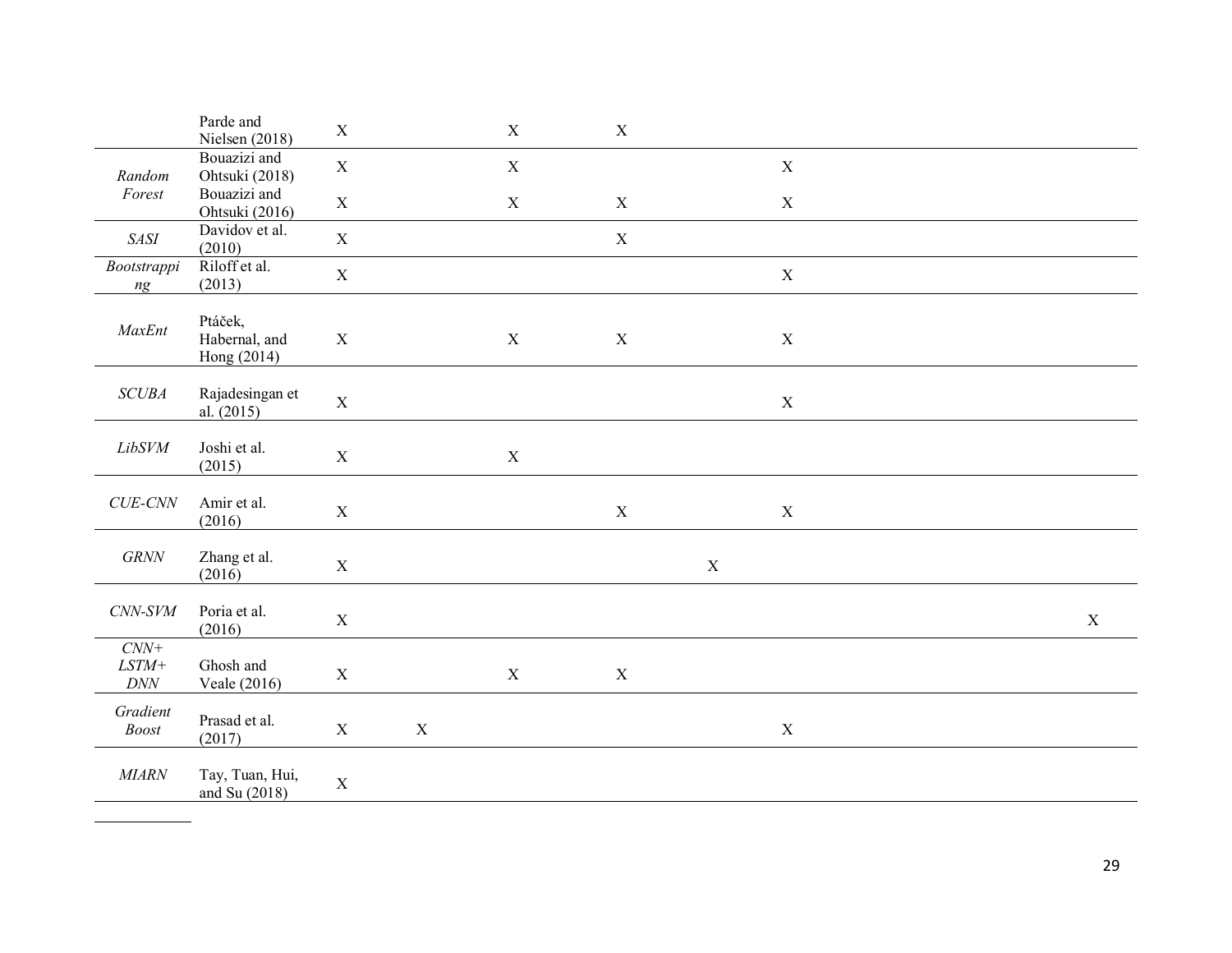| MODEL-<br><b>KEY</b> | Ren et al.<br>(2018)                            | $\mathbf v$<br>$\lambda$  |                | ∡ |           |  |
|----------------------|-------------------------------------------------|---------------------------|----------------|---|-----------|--|
| <b>FBCA</b>          | Parmar,<br>Limbasiya, and<br>Dhamecha<br>(2018) | $\mathbf{v}$<br>$\Lambda$ | $\overline{ }$ |   | $\Lambda$ |  |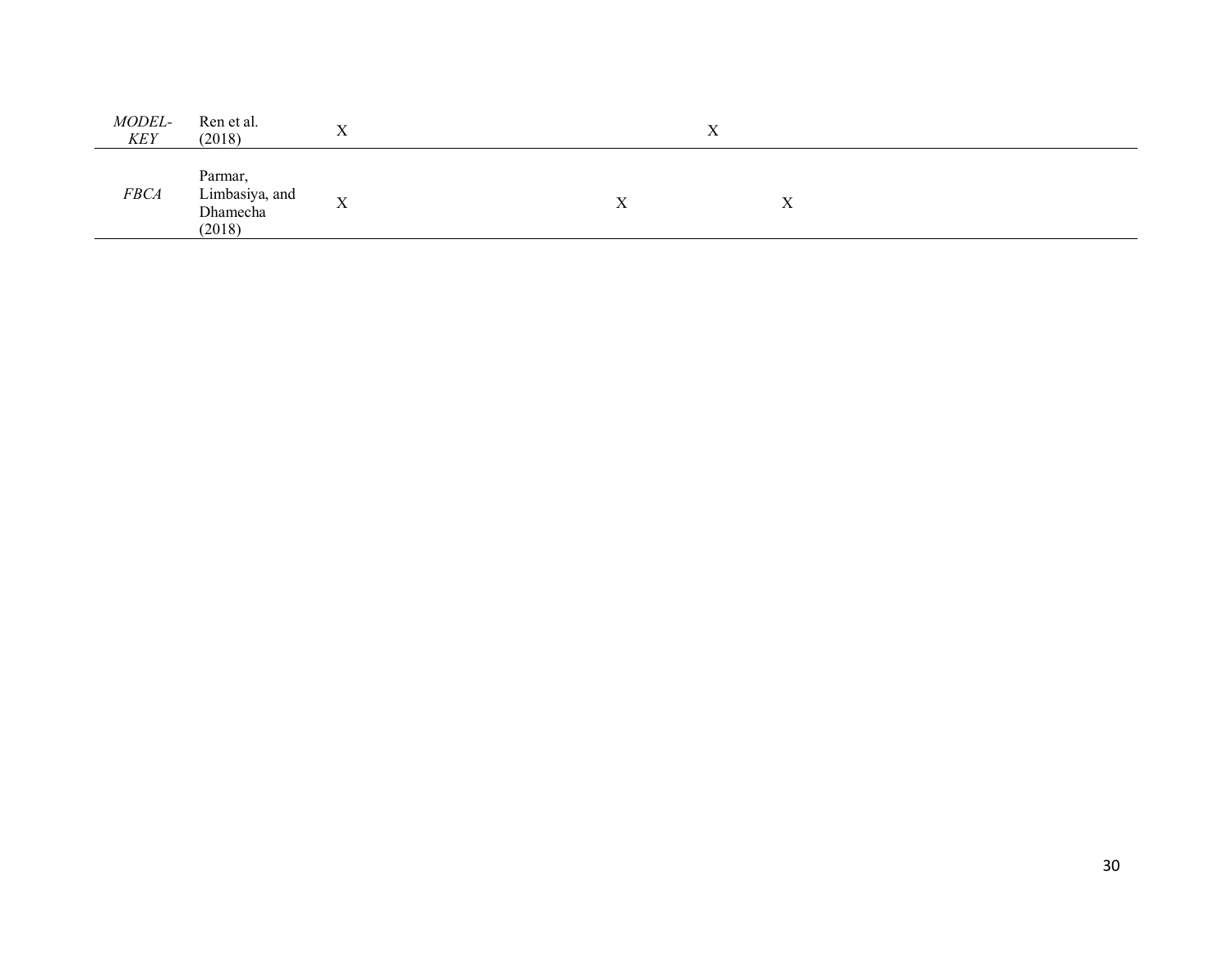#### **Contribution of sarcastic features to machine learning performance**

 In this work, we also attempted to identify the sarcastic features that are shared by the machine leaning algorithms of both AMLA and CMLA groups, because such features have high contribution to the performance of the classifier. This was achieved by creating a dataset of all the features that were used when performing the sarcasm detection task (see Table 3). Then, we clustered the data from each study using the "Hierarchical" clustering algorithm to find feature similarities between classifiers. The clustering results yielded eight distinct groups, shown in Figure 5. Each group contains the algorithms that share the same sarcastic features. From Figure 5, it can be observed that both cluster one (Cl-1) and cluster four (Cl-4) are having only one independent classifier (SVM and CNN-SVM, respectively). Moreover, SVM belongs to AMLA, while CNN-SVM belongs to CMLA. The classification performance of the two machine learning algorithms was the highest in its group. Thus, it can be said that using lexical, pragmatic, frequency, and POS tagging contribute to the performance of SVM (91.8 %), while both lexical and personal features can contribute to the performance of CNN-SVM (97.71 %).

 Findings from this review may offer an in-depth understanding and justification for the performance of the algorithms that have the best performance in sarcasm detection. In other words, the utilized features within the SVM and CNN-SVM algorithms contributed to the quality of their predictions. Hence, using such features would enhance the detection of the sarcastic tweets. This observation helps future researchers and machine learning developers to consider the significant role of the sarcastic features when dealing with certain sarcasm classification problems.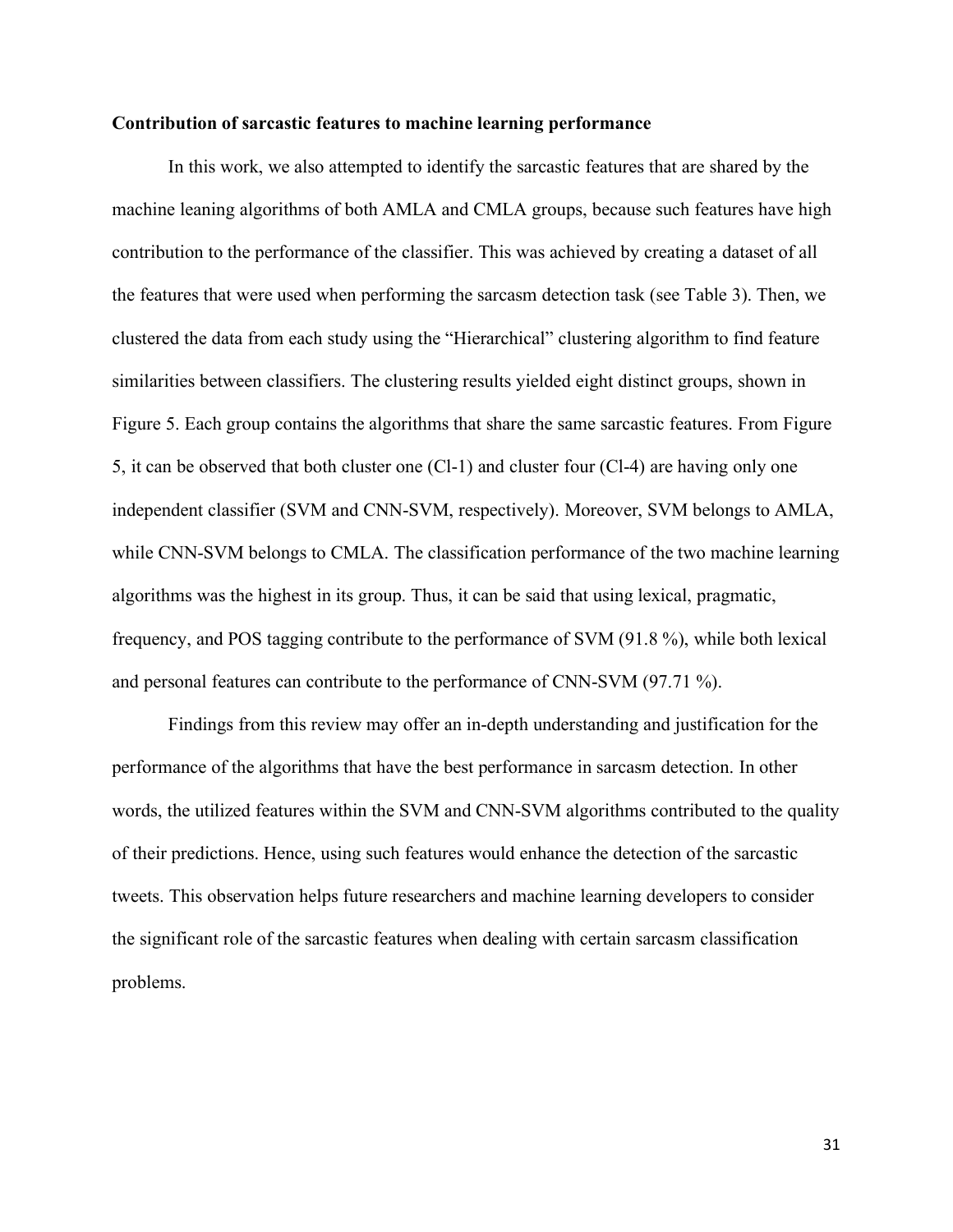

Figure 5: Cluster analysis result of algorithms and features for sarcasm detection

#### **Conclusion**

 Sarcasm is a sophisticated form of irony that was extensively found on the Twitter platform. Detecting the sarcastic tweets is an essential matter in text classification, and thus has many implications. Therefore, this study reviewed various machine learning algorithms that were used to classify the sarcastic statements in Twitter. In this context, the PRISMA statement was used to provide a detailed guideline of the preferred reporting style for systematic reviews of classification methods that were used to perform sarcasm detection on Twitter. Extensive database searching led to the inclusion of 31 studies classified into two groups: AMLA and CMLA. Our results showed that SVM algorithm was the most used algorithm in the AMLA group for detecting the sarcasm in Twitter platform. In addition, CNN and SVM was found to offer a high prediction performance. However, other CMLAs used different text processing and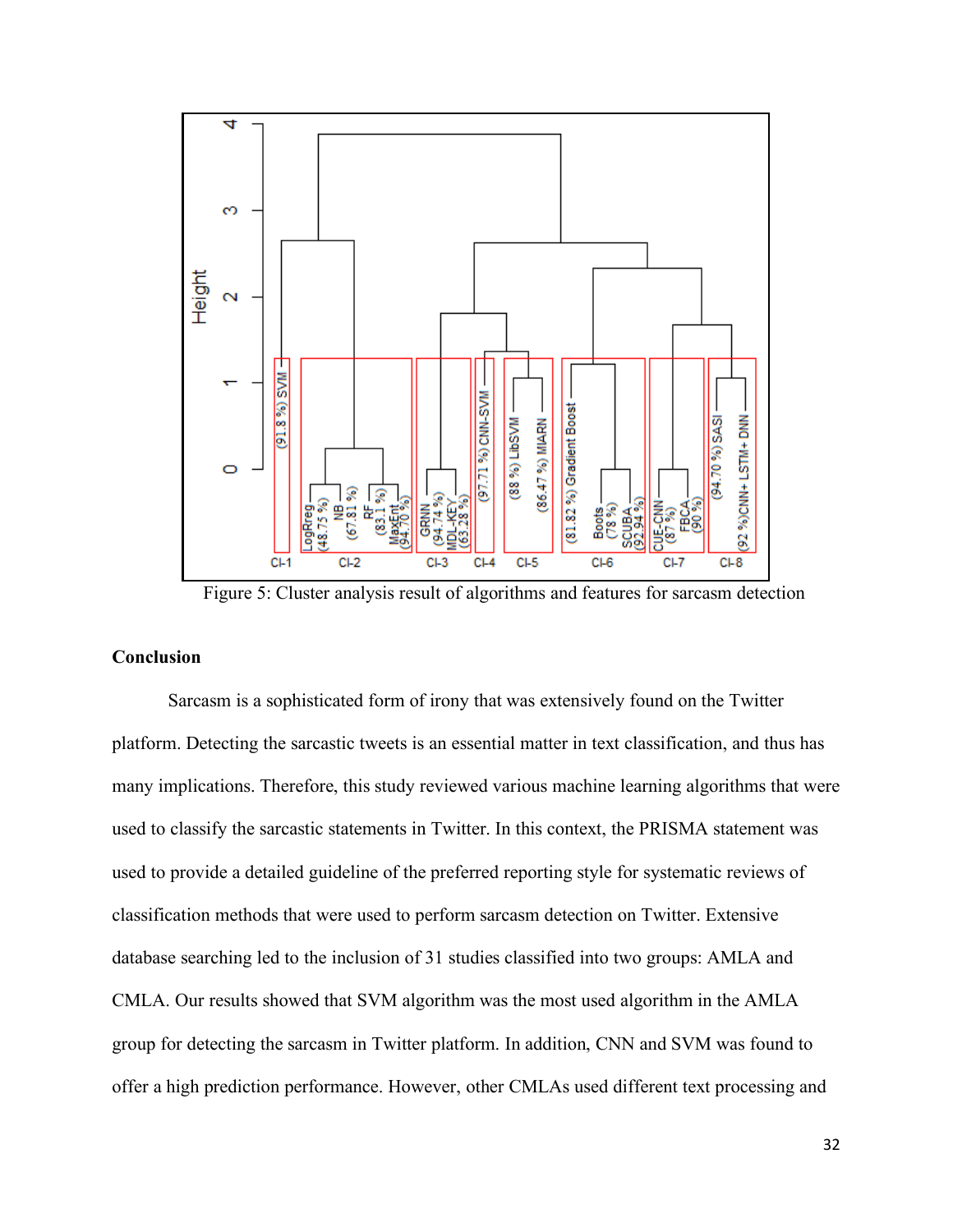classification features. The variations in the design parameters of CMLAs resulted in different performance results. From the classification results, both SVM and CNN-SVM were the most efficient machine learning algorithms to predict sarcasm on Twitter. Our results also showed the potential of lexical, pragmatic, frequency, and POS tagging in improving the SVM performance. Also, we found that both lexical and personal features were the main predictors of sarcasm when using CNN-SVM. Based on these, it can be recommended that certain lexical, pragmatic, frequency, POS tagging, and personal features can be used in the recognition of sarcasm on microblogs. This study also recommends the use of two target labels when detecting the sarcastic statements tweets. Such labeling method (e.g., negative/positive or sarcastic/non-sarcastic) could highly contribute to the learning process of the utilized machine learning algorithm and thus boost the classification task. However, current study was limited by the published literature on sarcasm detection within the Twitter platform only. In addition, since sarcasm is one type of irony, we excluded the work that focused on irony detection. Furthermore, data-related issues such as number of utilized words, characteristics of the normalized instances technique, on the one hand, and algorithms-related core parameters such as the kernel type, on the other hand, were not discussed in this review. Based on that, future studies could consider the potential effect underlying such aspects on the performance of AMLAs and CMLAs for sarcasm detection in Twitter platform.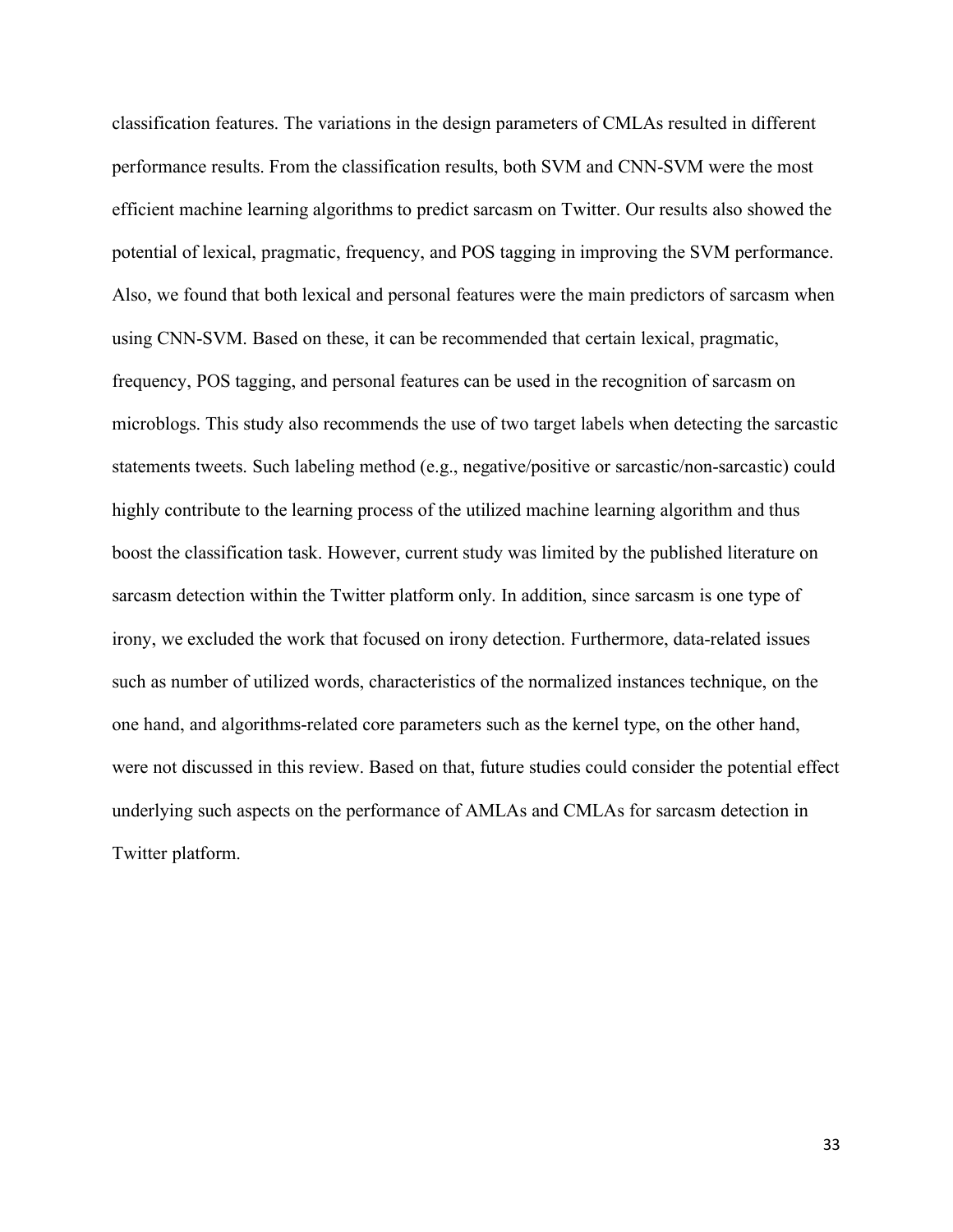## **References**

- Abercrombie, G., & Hovy, D. (2016). Putting sarcasm detection into context: The effects of class imbalance and manual labelling on supervised machine classification of twitter conversations. In *Proceedings of the ACL 2016 Student Research Workshop* (pp. 107-113). ACL.
- Altrabsheh, N., Cocea, M., & Fallahkhair, S. (2015). Detecting sarcasm from students' feedback in Twitter. In *Design for teaching and learning in a networked world* (pp. 551-555). Springer, Cham.
- Amir, S., Wallace, B. C., Lyu, H., & Silva, P. C. M. J. (2016). Modelling context with user embeddings for sarcasm detection in social media. *arXiv preprint arXiv:1607.00976*.
- Bali, T., & Singh, N. (2016, December). Sarcasm Detection: Building a contextual hierarchy.  In *Proceedings of the Workshop on Computational Modeling of People's Opinions, Personality, and Emotions in Social Media (PEOPLES)* (pp. 119-127). Osaka, Japan.
- Bamman, D., & Smith, N. A. (2015, April). Contextualized sarcasm detection on twitter.  *Proceedings of the Ninth International AAAI Conference on Web and Social Media*  (pp.1-4). AAAI Press, New York.
- Barbieri, F., Ronzano, F., & Saggion, H. (2015). UPF-taln: SemEval 2015 tasks 10 and 11. Sentiment analysis of literal and figurative language in Twitter. In *Proceedings of the 9th International Workshop on Semantic Evaluation (SemEval 2015)* (pp. 704-708). Denver, Colorado, June 2015. ACL.
- Bouazizi, M., & Ohtsuki, T. (2015, August). Opinion mining in Twitter: How to make use of sarcasm to enhance sentiment analysis. In *2015 IEEE/ACM International Conference on Advances in Social Networks Analysis and Mining (ASONAM)*(pp. 1594-1597). IEEE.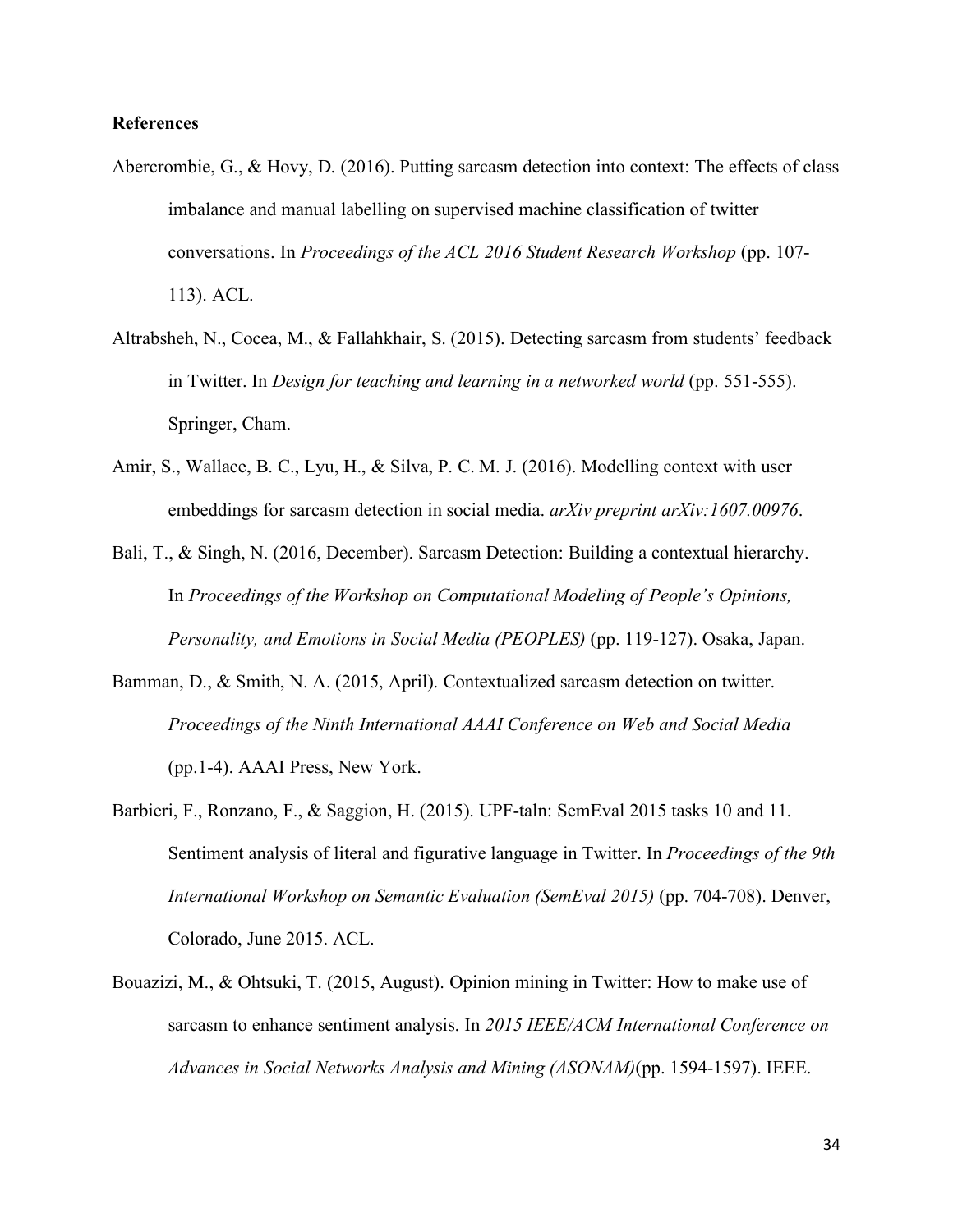- Bouazizi, M., & Ohtsuki, T. (2018). Multi-class sentiment analysis in Twitter: What if classification is not the answer. *IEEE Access*, *6*, 64486-64502.
- Bouazizi, M., & Ohtsuki, T. O. (2016). A pattern-based approach for sarcasm detection on Twitter. *IEEE Access*, *4*, 5477-5488.
- Cambria, E., Poria, S., Bisio, F., Bajpai, R., & Chaturvedi, I. (2015, April). The CLSA model: A novel framework for concept-level sentiment analysis. In *International Conference on Intelligent Text Processing and Computational Linguistics* (pp. 3-22). Springer, Cham.
- Cerezo-Costas, H., & Celix-Salgado, D. (2015). Gradiant-analytics: Training polarity shifters with CRFs for message level polarity detection. In *Proceedings of the 9th International Workshop on Semantic Evaluation (SemEval 2015)* (pp. 539-544). Denver, Colorado, June. ACL.
- Christian, H., Agus, M. P., & Suhartono, D. (2016). Single Document Automatic Text Summarization using Term Frequency-Inverse Document Frequency (TF- IDF). *ComTech: Computer, Mathematics and Engineering Applications*, *7*(4), 285-294.
- Cliche, M. (2014). The Sarcasm Detector: Learning Sarcasm From Tweets!. *The Sarcasm Detector, accessed Feb*, *19*(1).
- Colston, H.L. (2000). On necessary conditions for verbal irony comprehension. *Pragmatics & Cognition, 8*(2), 277-324.
- Cong, Y., Chan, Y. B., & Ragan, M. A. (2016). A novel alignment-free method for detection of lateral genetic transfer based on TF-IDF. *Scientific reports*, *6*, 30308.
- Das, R., Kadam, S., Kalra, C., Nayak, V., & Govilkar, S. (2018). Sarcasm detection for english text.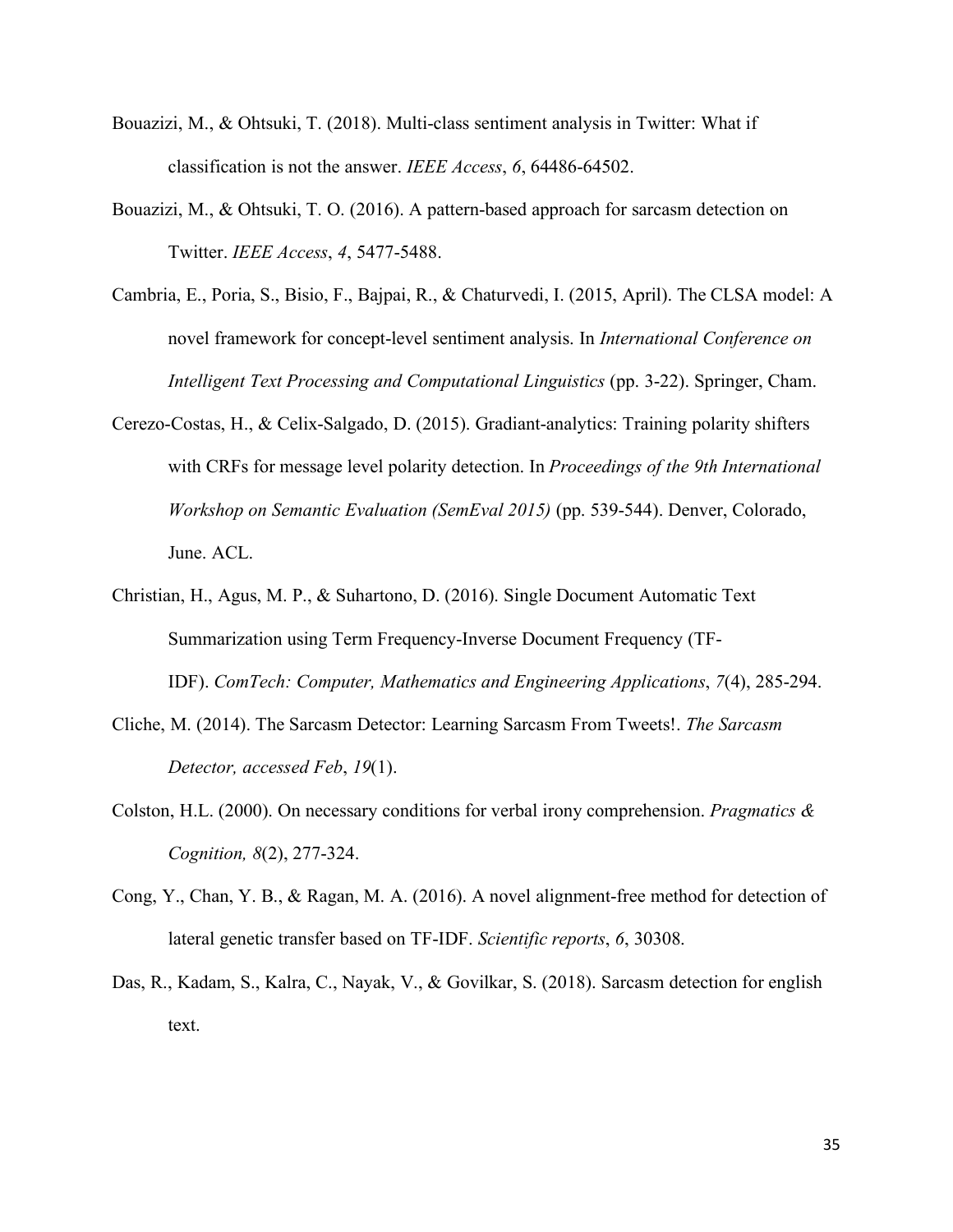- Davidov, D., Tsur, O., & Rappoport, A. (2010, July). Semi-supervised recognition of sarcastic sentences in twitter and amazon. In *Proceedings of the fourteenth conference on computational natural language learning* (pp. 107-116). Association for Computational Linguistics.
- Dhou, K. (2018, July). Towards a better understanding of chess players' personalities: A study using virtual chess players. In *International Conference on Human-Computer Interaction* (pp. 435-446). Springer, Cham.
- Dhou, K. (2019, July). An Innovative Employment of Virtual Humans to Explore the Chess Personalities of Garry Kasparov and Other Class-A Players. In *International Conference on Human-Computer Interaction* (pp. 306-319). Springer, Cham.
- Ghosh, D., Guo, W., & Muresan, S. (2015). Sarcastic or not: Word embeddings to predict the literal or sarcastic meaning of words. In *Proceedings of the 2015 Conference on Empirical Methods in Natural Language Processing* (pp. 1003-1012). Lisbon, Portugal. Association for Computational Linguistics.
- Ghosh, A., & Veale, T. (2016). Fracking sarcasm using neural network. In *Proceedings of the 7th workshop on computational approaches to subjectivity, sentiment and social media analysis* (pp. 161-169). San Diego, California. Association for Computational Linguistics
- Gibbs, R., & Colston, H. (2007). The future of irony studies. In R. Gibbs & H. Colston (Eds.), Irony in language and thought: A cognitive science reader (pp. 581–595). New York: Erlbaum.
- Gibbs, R.W. (2000). Irony in talk among friends. *Metaphor and symbol, 15*(1-2), 5-27.
- González-Ibánez, R., Muresan, S., & Wacholder, N. (2011, June). Identifying sarcasm in Twitter: a closer look. In *Proceedings of the 49th Annual Meeting of the Association for*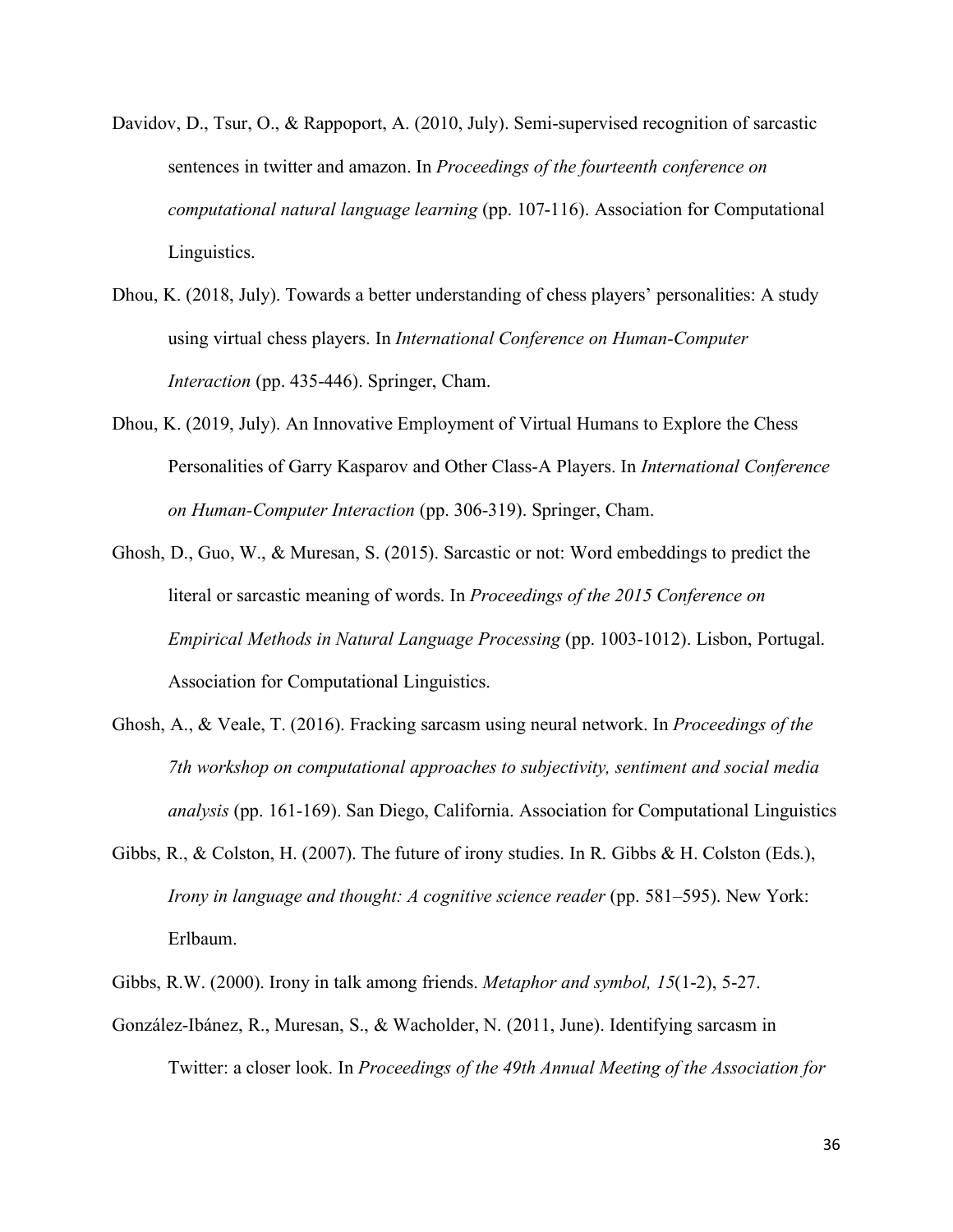*Computational Linguistics: Human Language Technologies: Short Papers-Volume 2* (pp. 581-586). Association for Computational Linguistics.

Jain, S., & Hsu, V. (2015). The lowest form of wit: Identifying sarcasm in social media.

- Joshi, A., Sharma, V., & Bhattacharyya, P. (2015). Harnessing context incongruity for sarcasm detection. In *Proceedings of the 53rd Annual Meeting of the Association for Computational Linguistics and the 7th International Joint Conference on Natural Language Processing (Volume 2: Short Papers)* (Vol. 2, pp. 757-762). Beijing, China. Association for Computational Linguistics.
- Joshi, A., Bhattacharyya, P., Carman, M., Saraswati, J., & Shukla, R. (2016). *How do cultural differences impact the quality of sarcasm annotation?: A case study of indian annotators and american text.* Paper presented at the Proceedings of the 10th SIGHUM Workshop on Language Technology for Cultural Heritage, Social Sciences, and Humanities.
- Joshi, A., Bhattacharyya, P., & Carman, M.J. (2017). Automatic sarcasm detection: A survey.  *ACM Computing Surveys (CSUR), 50*(5), 73.
- Kannangara, S. (2018). *Mining twitter for fine-grained political opinion polarity classification, ideology detection and sarcasm detection.* Paper presented at the Proceedings of the Eleventh ACM International Conference on Web Search and Data Mining.
- Kovaz, D., Kreuz, R.J., & Riordan, M.A. (2013). Distinguishing sarcasm from literal language: Evidence from books and blogging. *Discourse Processes, 50*(8), 598-615.
- Kumon-Nakamura, S., Glucksberg, S., & Brown, M. (2007). How about another piece of pie: The allusional pretense theory of discourse irony. *Irony in language and thought*, 57-96.
- Liu, B. (2010). Sentiment analysis and subjectivity. *Handbook of natural language processing, 2*(2010), 627-666.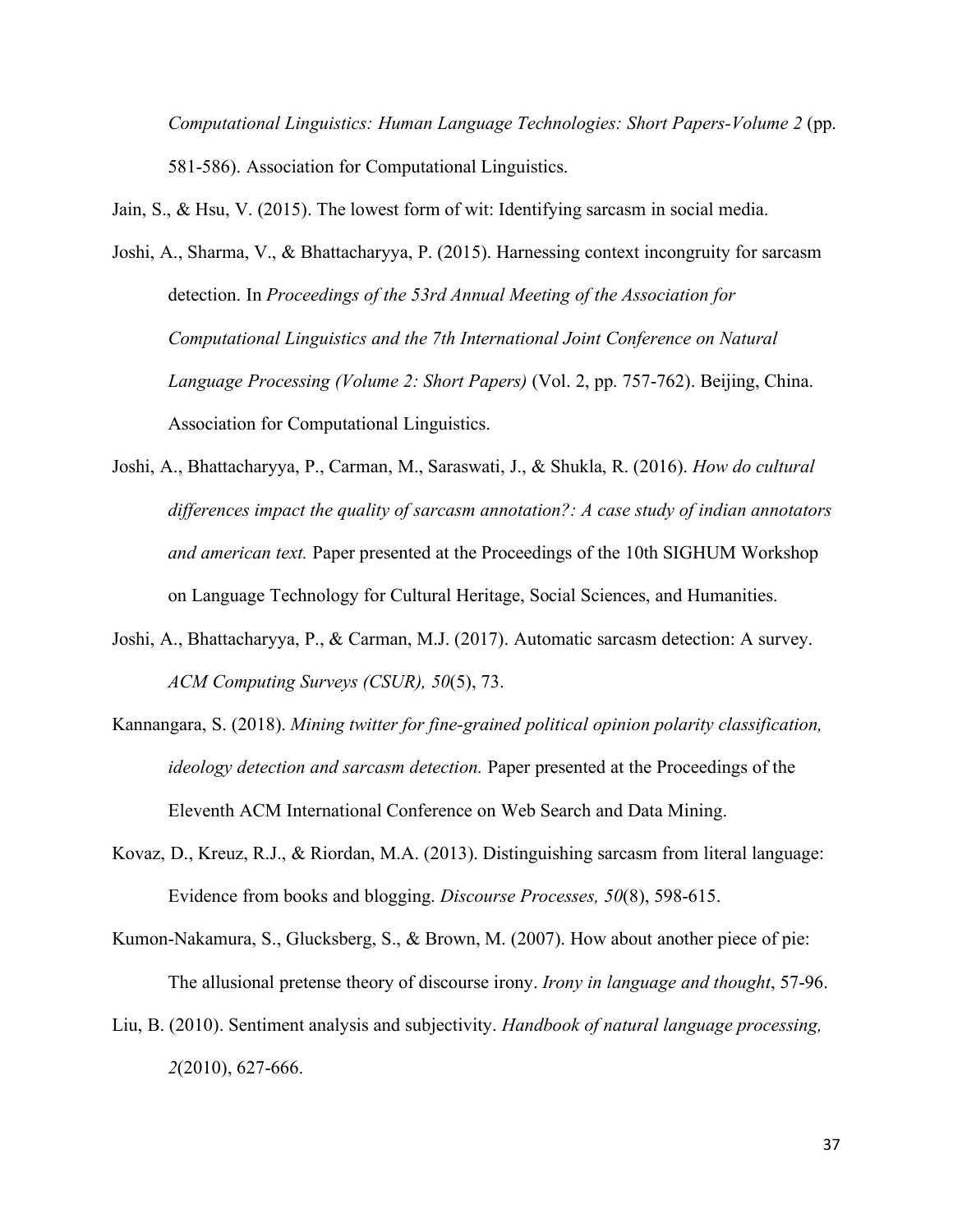- Li, J., Fong, S., Zhuang, Y., & Khoury, R. (2016). Hierarchical classification in text mining for sentiment analysis of online news. *Soft Computing, 20*(9), 3411-3420.
- Joshi, A., Bhattacharyya, P., Carman, M., Saraswati, J., & Shukla, R. (2016). How do cultural differences impact the quality of sarcasm annotation. In *Workshop on Language Technology for Cultural Heritage, Social Sciences, and Humanities at ACL*.
- Moher, D., Liberati, A., Tetzlaff, J., & Altman, D.G. (2009). Preferred reporting items for systematic reviews and meta-analyses: The prisma statement. *Annals of internal medicine, 151*(4), 264-269.
- Nayak, A. S., Kanive, A. P., Chandavekar, N., & Balasubramani, R. (2016). Survey on pre- processing techniques for text Mining. *International Journal Of Engineering And Computer Science, ISSN*, *5*(6)*,* 16875- 16879.
- Parde, N., & Nielsen, R. (2018, June). Detecting Sarcasm is Extremely Easy;-. In *Proceedings of the Workshop on Computational Semantics beyond Events and Roles* (pp. 21-26). New Orleans, Louisiana. Association for Computational Linguistics.
- Parmar, K., Limbasiya, N., & Dhamecha, M. (2018, February). Feature based Composite Approach for Sarcasm Detection using MapReduce. In *2018 Second International Conference on Computing Methodologies and Communication (ICCMC)*(pp. 587-591). IEEE.
- Poria, S., Cambria, E., Hazarika, D., & Vij, P. (2016). A deeper look into sarcastic tweets using deep convolutional neural networks. *arXiv preprint arXiv:1610.08815*.
- Prasad, A. G., Sanjana, S., Bhat, S. M., & Harish, B. S. (2017, October). Sentiment analysis for sarcasm detection on streaming short text data. In *2017 2nd International Conference on Knowledge Engineering and Applications (ICKEA)* (pp. 1-5). IEEE.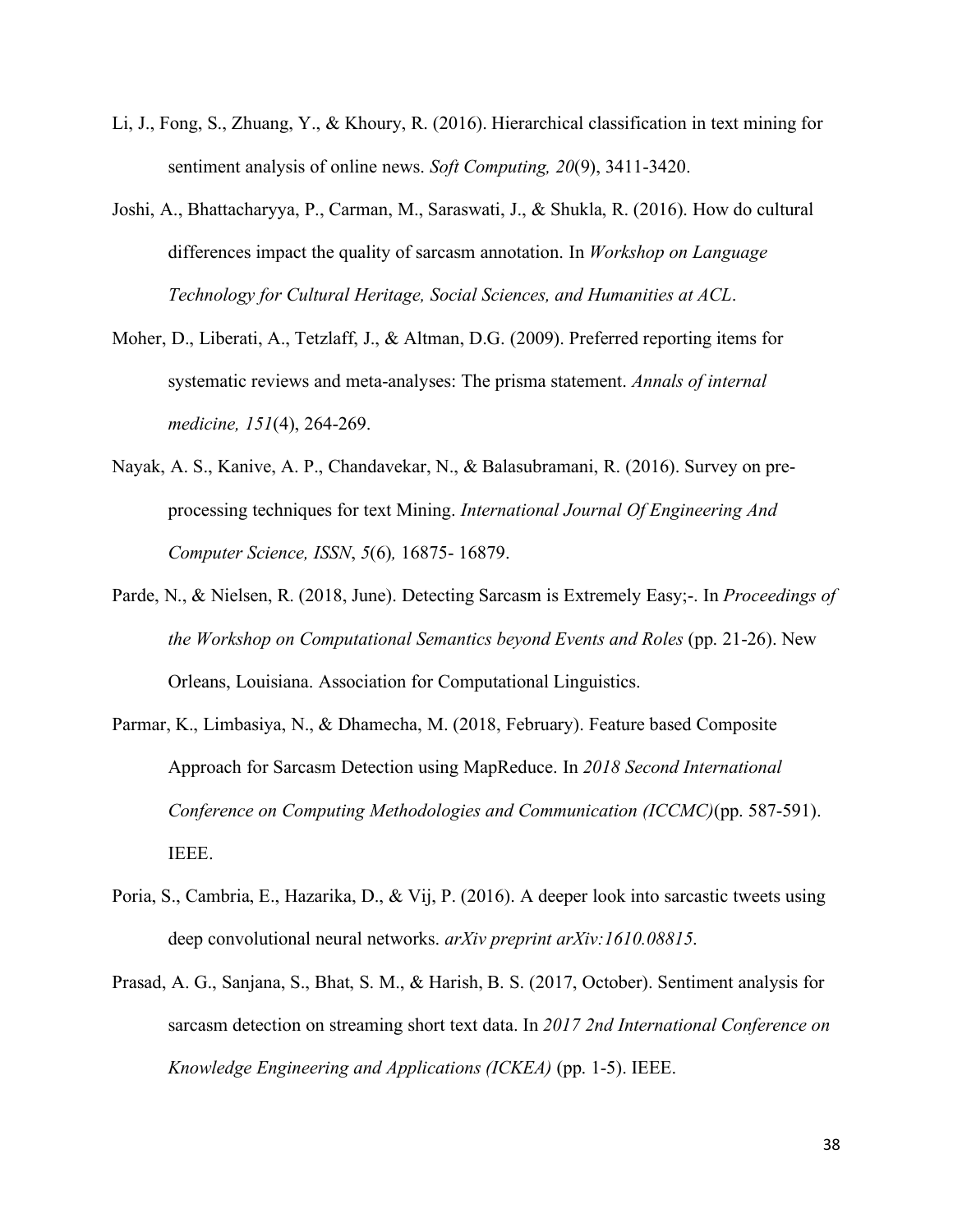- Ptáček, T., Habernal, I., & Hong, J. (2014). Sarcasm detection on czech and english twitter. In *Proceedings of COLING 2014, the 25th International Conference on Computational Linguistics: Technical Papers* (pp. 213-223). Dublin, Ireland. University and Association for Computational Linguistics.
- Rajadesingan, A., Zafarani, R., & Liu, H. (2015, February). Sarcasm detection on twitter: A behavioral modeling approach. In *Proceedings of the Eighth ACM International Conference on Web Search and Data Mining* (pp. 97-106). ACM.
- Rani, S.R., Ramesh, B., Anusha, M., & Sathiaseelan, J. (2015). Evaluation of stemming techniques for text classification. *International Journal of Computer Science and Mobile Computing, 4*(3), 165-171.
- Ren, Y., Ji, D., & Ren, H. (2018). Context-augmented convolutional neural networks for twitter sarcasm detection. *Neurocomputing, 308*, 1-7.
- Reyes, A., Rosso, P., & Buscaldi, D. (2012). From humor recognition to irony detection: The figurative language of social media. *Data & Knowledge Engineering, 74*, 1-12.
- Riloff, E., Qadir, A., Surve, P., De Silva, L., Gilbert, N., & Huang, R. (2013). Sarcasm as contrast between a positive sentiment and negative situation. In *Proceedings of the 2013*  Conference on Empirical Methods in Natural Language Processing (pp. 704-714). Seattle, Washington, USA. Association for Computational Linguistics.
- Saha, S., Yadav, J., & Ranjan, P. (2017). Proposed approach for sarcasm detection in twitter.  *Indian J. Sci. Technol, 10*(25), 1-8.
- Shrout, P.E., & Fleiss, J.L. (1979). Intraclass correlations: Uses in assessing rater reliability.  *Psychological bulletin, 86*(2), 420.

Signhaniya, A., Shenoy, G., & Kondekar, R. (2015). Sarcasm detection in social media.